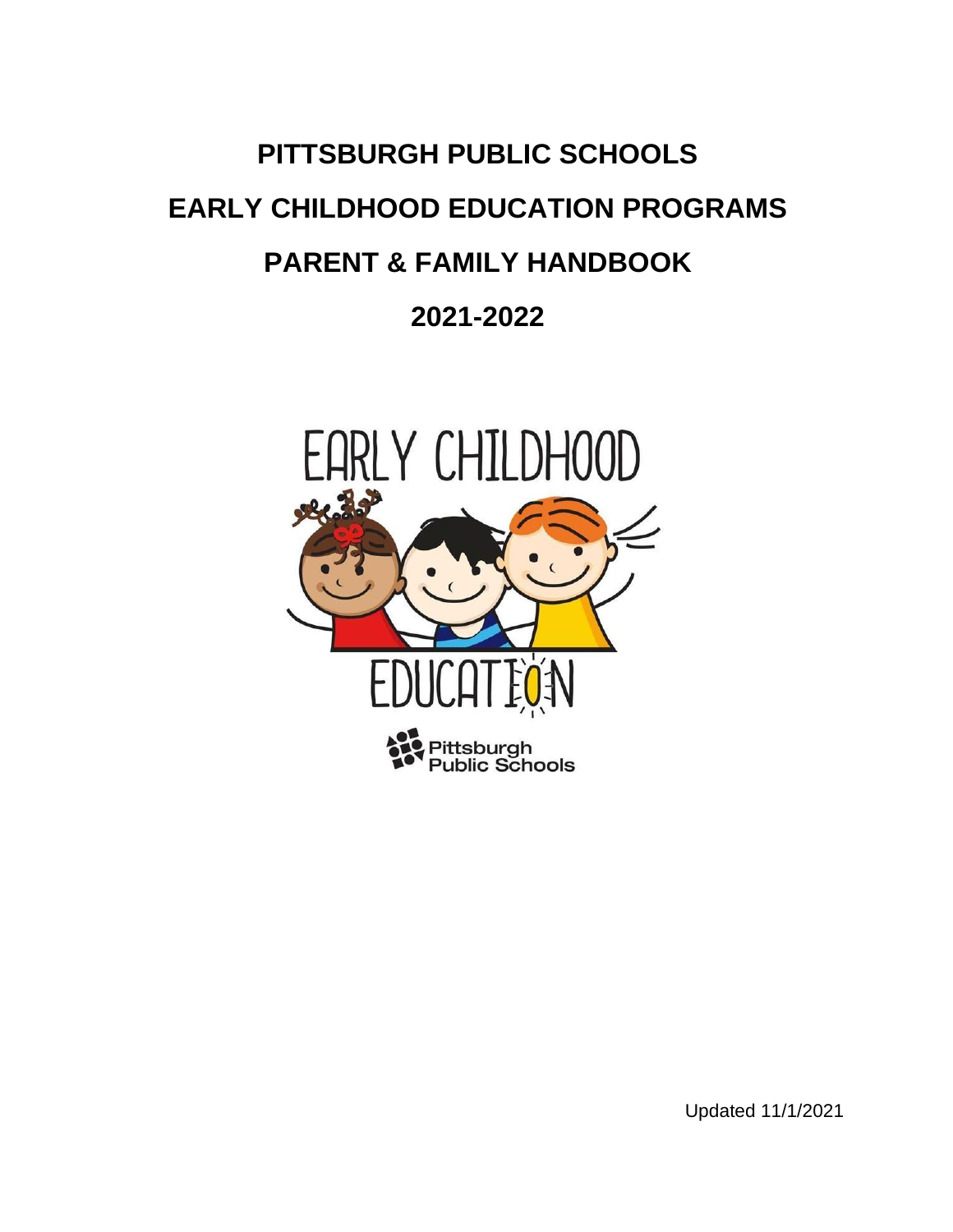# **EARLY CHILDHOOD CENTER INFORMATION**

| FSS PHONE NUMBER: CELL:______________________________DESK:______________________ |
|----------------------------------------------------------------------------------|
|                                                                                  |

EARLY CHILDHOOD HEALTH SERVICES: 412-529-8015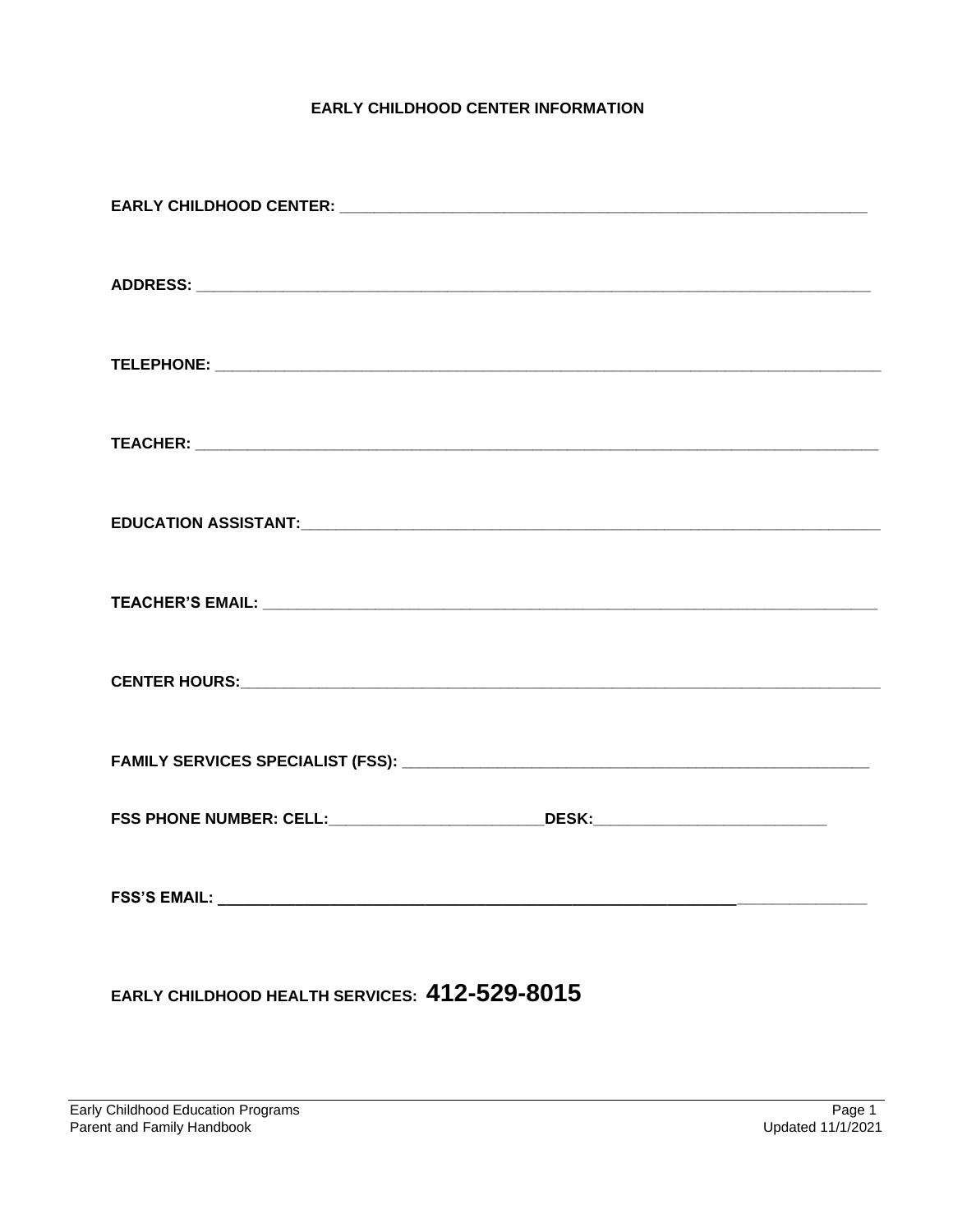

*Dear Parents & Guardians,* 

*Welcome to the Pittsburgh Public Schools (PPS) Early Childhood Education (ECE) Programs! We believe this*  will be the beginning of a wonderful educational experience for your child in the Pittsburgh Public Schools.

*A strong early childhood program has countless benefits for your child. Our program offers a strong educational*  foundation for kindergarten. We will also present your child with the opportunity to interact with other children his/her age to develop appropriate social skills. But most importantly, our program strives to instill an excitement for learning *in your child.* 

*We also would like this program to benefit you as well as your child. We want to partner with you to offer the best program that we can. We offer parent workshops and opportunities to participate in the Early Childhood Policy Council. We provide a number of social services to you and your family, which are described in this handbook.* 

*This handbook will be helpful to you throughout the year. Please refer to it when you have questions. You can also call our office at 412.529.4291 option # 2, or contact your Family Service Specialist (FSS) with questions.*

*We look forward to a wonderful year together.* 

*Sincerely,* 

*Carol Barone-Martin Executive Director, Early Childhood Education* 

# **MISSION STATEMENT**

The Early Childhood Education Programs of the School District of Pittsburgh will provide an array of educational and supportive services to children and their families that will enable the student to experience success in school and later in life.

# **CORE VALUES**

- The entire community is responsible for the total education of children and families.
- Everyone needs support.
- We believe all children can learn and develop if their individuality is respected.
- We value diversity.
- Children and adults learn from each other.
- Children's "play" is their work.
- Children must be connected to their past and future.
- When people work together, everyone benefits.

*Please note that the Early Childhood department follows district policy/protocols for COVID. Information can be found at https://www.pghschools.org/Page/5345*

*Procedures and policies in this handbook may note modifications due to COVID-19.*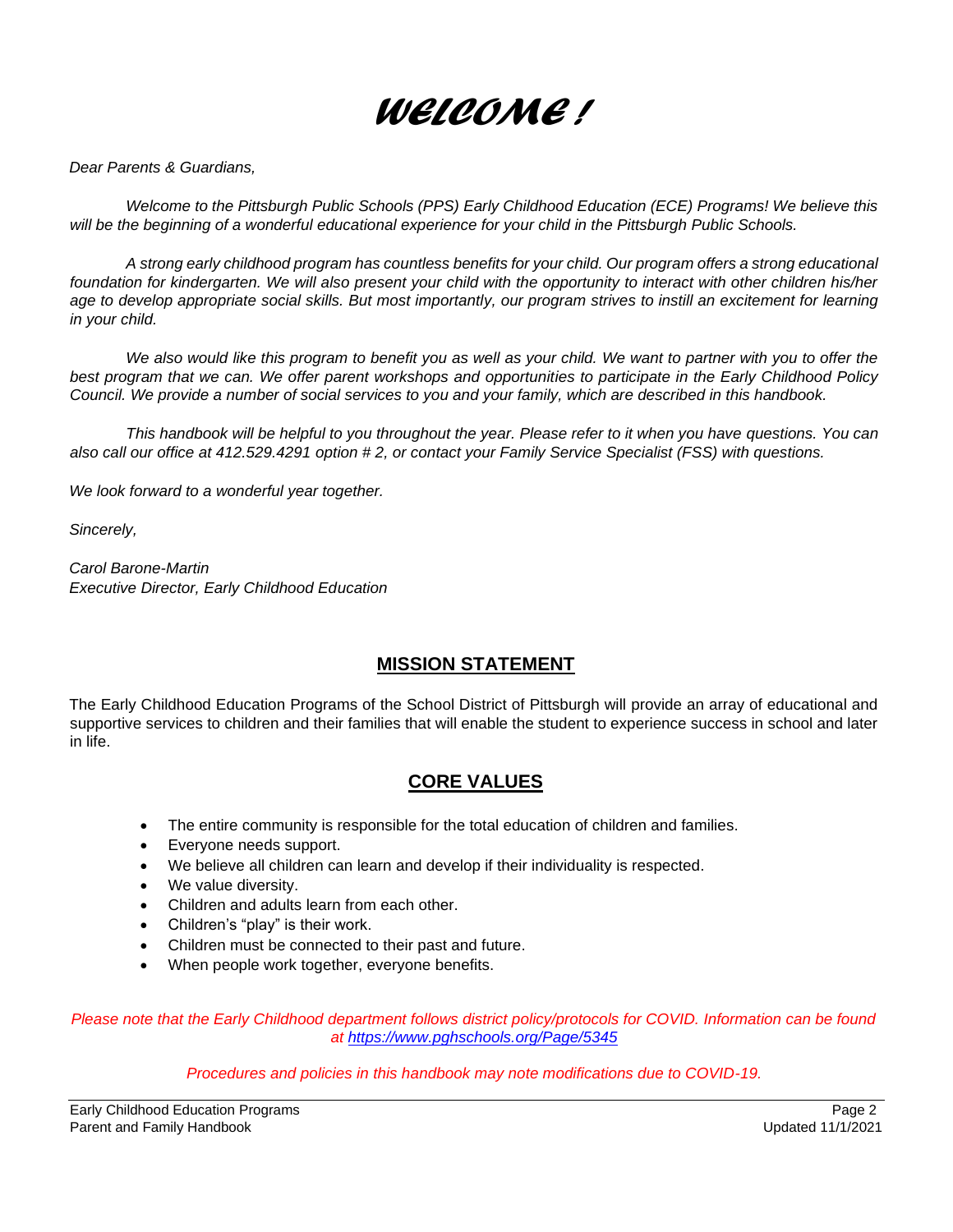# **COVID-19 MITIGATION MEASURES**

COVID-19 is still impacting our day-to-day operations. We understand parents and families have questions about this. As we return to full face to face classes, we will continue to be guided by the recommendations of the CDC, as well as state and local guidance.

To keep all the children and staff safe, we ask families to use the symptom screener (attached) and to keep their children home if they are showing symptoms of COVID-19.

Additional mitigation steps are taken in the school buildings and classrooms to minimize the chance of spread:

- All children and staff wear masks while inside the building. Exceptions are during mealtimes and at rest time.
- During rest time, children are spaced at least three feet, but preferably six feet apart.
- Desk shields are used between students at mealtimes.

Teaching staff do their best to support social distancing guidelines while still addressing the developmental needs of students at this age. Young children are naturally learning to socialize at this age and are building relationships with their peers. However, the children stay with their cohort in their classroom and do not interact with other classes in the buildings to mitigate the risk of being with a larger group of children.

The Early Childhood Program will notify families if a positive case of COVID-19 occurs in your child's classroom. If there is a confirmed positive case, the children in that classroom will need to quarantine. Often times we are not notified about positive case until evening, so notification to families may occur after school hours due to the timeliness of receiving the COVID-19 test results from individuals.

*\*We believe that it is up to each family to determine the level of potential risk they are willing to take when deciding to place their child in a group setting during this time of a pandemic. Due to the contagious nature of COVID-19, all group settings pose some risk*.

# **ARE YOU READY FOR SCHOOL?**

Your child will need to bring the following items to school:

- $\Rightarrow$  A complete change of clothing, including underwear and socks (please label all clothing with child's full name)
- $\Rightarrow$  A blanket for rest time
- A backpack / book bag for bringing items to and from school **(Note: On hold due to COVID-19)**
- $\Rightarrow$  An extra sweater or sweatshirt for chilly days
- $\Rightarrow$  A warm coat, hat, and gloves during the cool months for outdoor play

#### **\*\*\* Please note: Toys from home are not permitted to be brought to school without prior consent from the teacher.**

Please dress your child in clothing that is comfortable and appropriate for active indoor and outdoor play. Tennis shoes are recommended for appropriate footwear. For safety reasons please no flip-flops, sandals, jellies, wheelies or buckled shoes.

Children will occasionally have accidental spills at mealtime and may still have bathroom accidents. We do not punish a child for accidents. We use these times for teaching self-help skills such as hygiene skills, dressing and undressing, buttoning, snapping, zipping, tying, etc.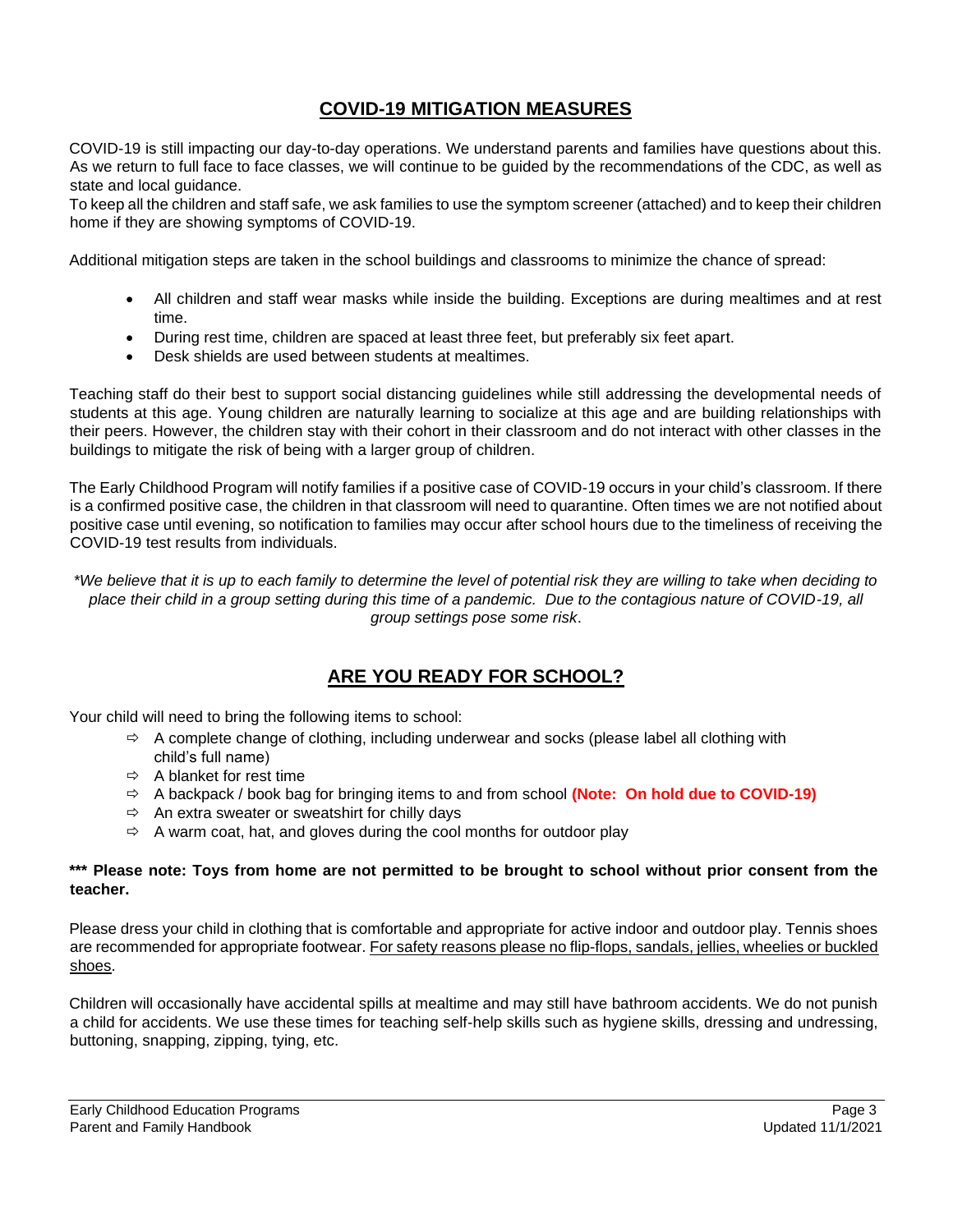In order to assist your child in being ready to learn, it is recommended that your child has an average of 10 hours of sleep each night in a quiet environment without any background noise.

# **PROGRAM DESCRIPTION**

PPS Early Childhood Education Programs provides early childhood services to approximately 2,300 children from infancy through five-years of age throughout the City of Pittsburgh. The children and families served receive comprehensive services including education, nutrition, health, mental health, disabilities and social services. By meeting the needs of the "whole child" we ensure that all children are prepared for kindergarten entrance. In addition to our Pittsburgh Public Schools classrooms, the program also partners with various community agencies and childcare centers.

The Early Childhood Education Program adheres to all Pittsburgh Public Schools policies and procedures and to the following guidelines:

#### **Head Start Performance Standards and Reauthorization Act:**

All programs within the Early Childhood Education Department follow the Head Start Performance Standards and mandates in the Head Start Reauthorization Act. These are mandatory regulations developed by the Federal Government that define the objectives and features of a quality Early Childhood Education Programs in measurable terms. The Performance Standards set the vision for a comprehensive early childhood program and offers a structure for monitoring the provision of quality services. The ECE Program also has a Head Start School Readiness Plan based on the Head Start Child Outcomes that assures all students are prepared to enter kindergarten. If you would like a copy of the Performance Standards, the Head Start Reauthorization Act, or the Head Start Child Outcomes, please contact your child's teacher, family service specialist, or visit: http://eclkc.ohs.acf.hhs.gov/hslc/.

#### **Pennsylvania Early Learning Standards:**

The Pennsylvania Early Learning Standards were developed as a joint project of the Department of Education and Public Welfare as a part of the Governor's commitment to early childhood education and care. They are meant to guide the development of pre-kindergarten programs and provide the way in which young children learn and the way that early care and education classrooms and teachers can support children's learning. The standards are key statements that reflect quality practices. The standards are also available online at: https://s35729.pcdn.co/wpcontent/uploads/2017/11/2014-Pennsylvania-Learning-Standards-for-Early-Childhood-PreKindergarten.pdf

The use of the PA Early Learning and Common Core Standards is mandatory.

# **CLASSROOM CURRICULA**

#### **Big Day for PreK:**

Welcome to *Big Day for PreK*, a program that embraces children's natural curiosity and encourages them to explore, play, and learn about the world around them. In *Big Day for PreK* will you find:

- A program organized around "Big Experiences" that engage children and integrate social-emotional, academic, and physical development.
- Rich and varied opportunities for meaningful conversations that help children build oral language and vocabulary at school, home, and beyond.
- Big books, little books, eBooks, audiobooks, and more—that ensure every child has access to the very best literature and nonfiction, at school and at home.
- Innovative technology for children, teachers, and families that connects everyone to the learning process.
- A comprehensive program with Daily Writing, Daily Math, and Extended Play activities.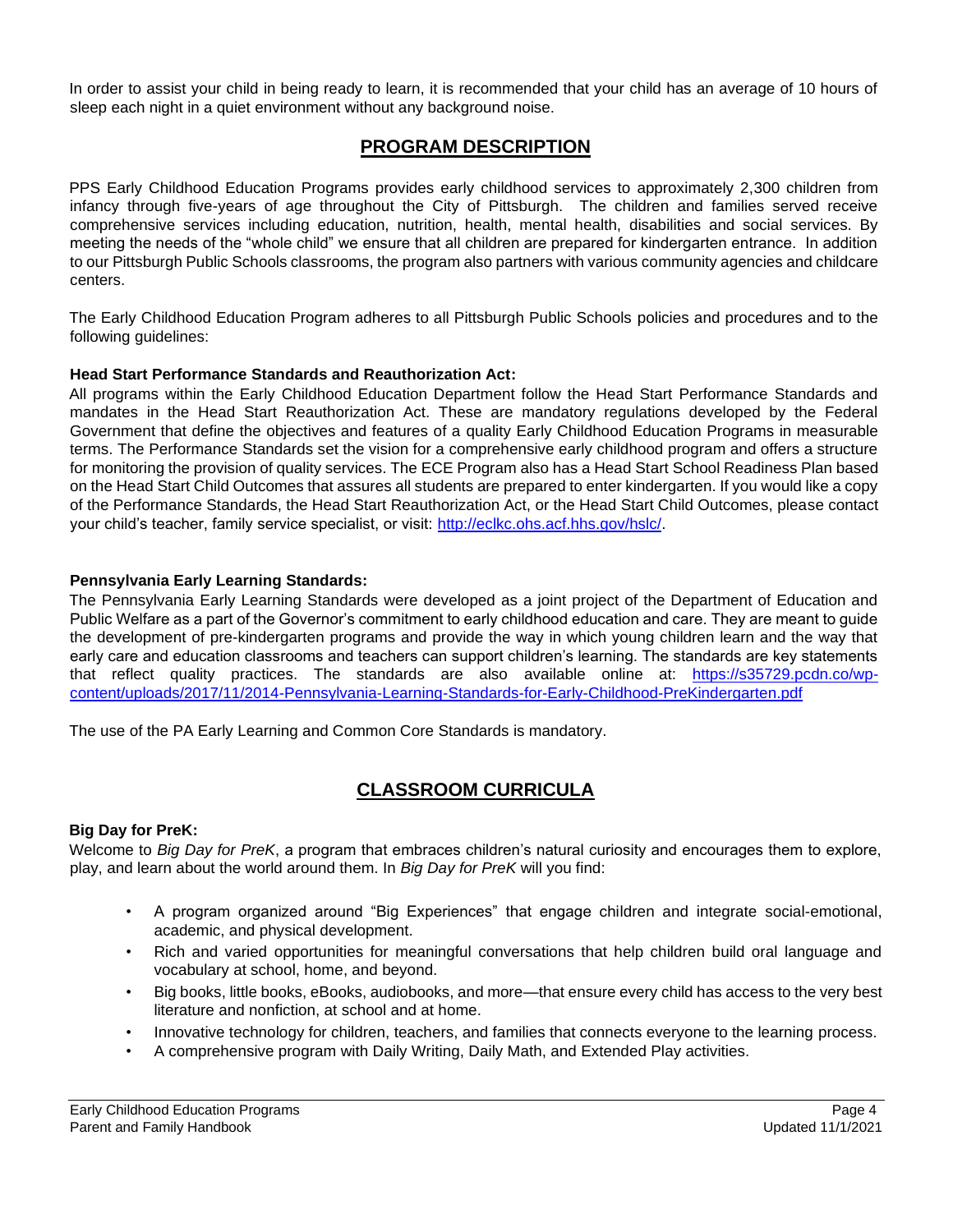*Big Day for PreK* is an integrated curriculum that uses Developmentally Appropriate Practice (DAP), intentional play, and teacher-led instruction to focus on big ideas and guide children in the development of knowledge, skills, and concepts that will prepare them for school success. *Big Day for PreK* provides learning experiences that integrate all domains, including social emotional development, oral language, literacy, mathematics, science, social studies, art, and physical development.

# **ECERS-3 (EARLY CHILDHOOD ENVIRONMENTAL RATING SCALE, THIRD EDITION)**

ECERS-3 is appropriate for state and district-wide Quality, Rating and Improvement System (QRIS) and continuous improvement; program evaluation by directors and supervisors; teacher self-evaluation; monitoring by agency staff; and teacher education. The Third Edition of the ECERS is a major revision that introduces innovations in both the content and administration of the scale while retaining the continuity of the two principal characteristics of the ECERS, namely its comprehensive or global definition of quality and the reliance on observation as the primary source of information on which to base assessment of classroom quality. The Scale consists of 35 items organized into 6 subscales:

- Space and Furnishings
- Personal Care Routines
- Language and Literacy
- Learning Activities
- **Interaction**
- Program Structure

#### **Remote Learning-Early Childhood Policy:**

The Early Childhood Program may utilize remote learning in circumstances where needed, which may include during an epidemic/pandemic, inclement weather, teacher in-service days, or emergency-related building closures. When remote learning is implemented, it may include virtual or non-virtual.

*If virtual learning is implemented:*

- Each Pre-K student will be issued an Early Childhood iPad.
- Microsoft Teams and Schoology will be the virtual platforms utilized. Families will be provided login information once enrolled.
- Depending on the event, synchronous and/or asynchronous instruction will be provided for no more than 30 minutes at a time.
- Synchronous instruction may include live meetings such as circle time, small group activities, or one-onone activities.
- Asynchronous instruction may include shared/posted lessons, activities, and stories on Schoology for students to access.

*If remote learning non-virtual instruction is implemented:*

- If non-virtual, teaching staff can send home activities from the Big Day for Pre-K curriculum. Students can return the activities for the learning to be assessed by the teaching staff.
- Family Space through the Big Day portal offers activities for students and families to participate in, as well.
- If no internet access, students/families can dial into Microsoft Teams for teacher support and participate that way. Teaching staff can set up times for office hours through Microsoft Teams if needed.

Attendance will be tracked as students participate, whether logging in for synchronous instruction or asynchronous instruction, providing photos, videos, or work/activities they have completed, or through communication with families.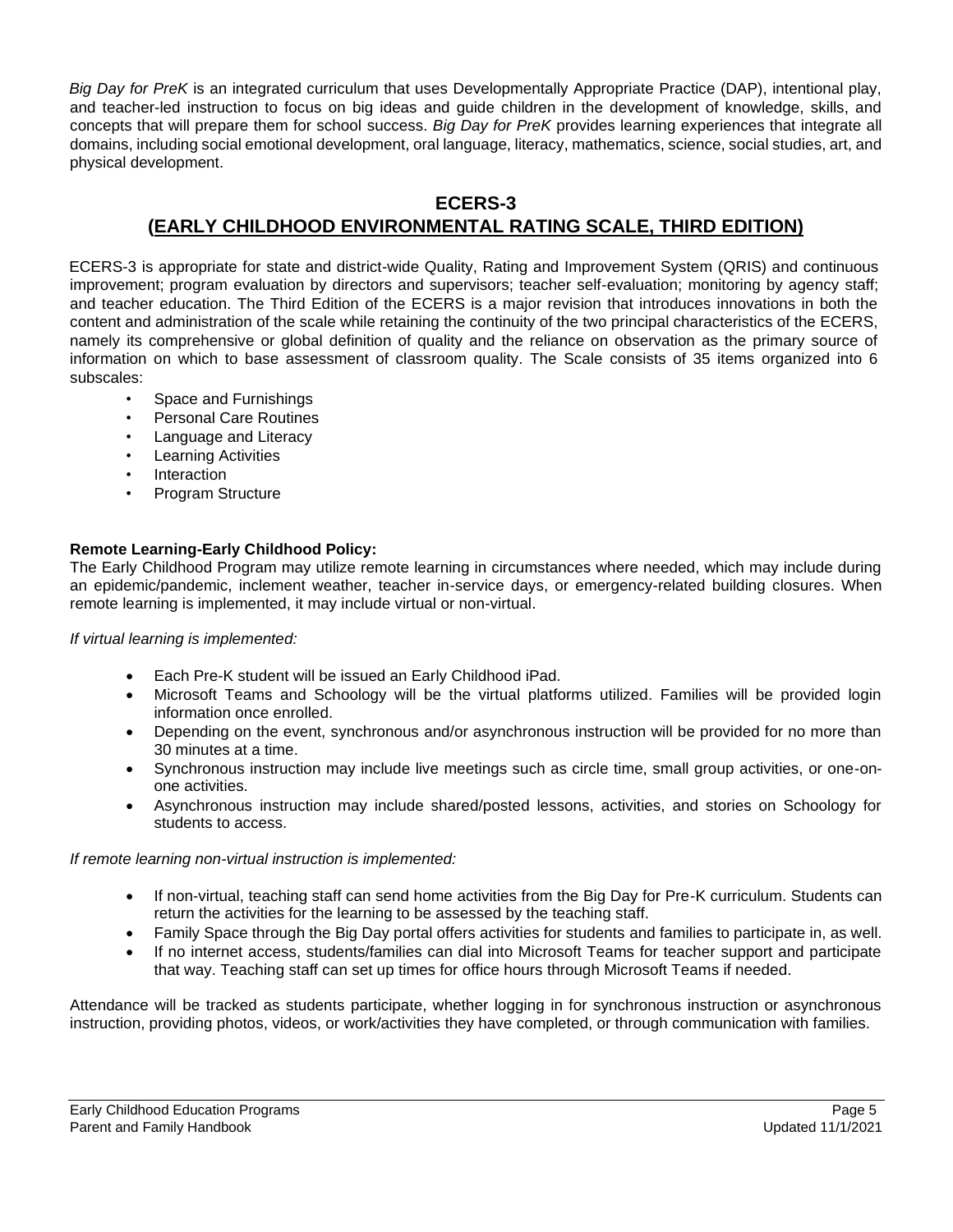If support is needed during and/or for remote learning, families can express technology needs via the District's Let's Talk system (https://www.pghschools.org/contact). Families can also access videos created and posted by the district online about Schoology and Microsoft Teams.

# **TRANSITION INTO THE EARLY CHILDHOOD PROGRAM**

Children are eligible to register for the Early Childhood program when they turn three years old. There is a great deal of information indicating that a child's success in school can be linked, at least in part, to effective transition practices and activities. Children's early experiences lay the foundation for enjoying school and performing well.

As part of the ECE Program's preschool transition activities, parents are encouraged to visit the school/center for which they are applying and schedule a tour with an Early Childhood staff. Throughout the enrollment process, families will be asked to complete an Initial Parent Questionnaire which will provide staff with some additional information to get to know the child better.

If a child has been a part of the Early Head Start Program, they will have the opportunity to visit an Early Childhood classroom when they are age eligible. A student portfolio will also follow the child from EHS to Early Childhood to help the child's new teacher to learn more about him or her before they join the new classroom.

# **KINDERGARTEN READINESS AND TRANSITION SERVICES**



Children are eligible to register for kindergarten when they turn five-years-old on or before **September 30th**. Our goal is for all children in the ECE Program to be ready for kindergarten. Being "ready" for kindergarten means that your child is able to learn what will be taught in the kindergarten classroom and can function comfortably with teachers and other children in that setting.

As part of the ECE Program's kindergarten transition activities, all students in the ECE Program will visit a kindergarten classroom when they are age-eligible, and a student information will also follow your child from EC to K to help your child's new teacher to learn more about him or her before school starts.

Children currently enrolled in the ECE Program will be able to register for kindergarten with reduced paperwork. Magnet registration for kindergarten typically occurs in the fall while Neighborhood School registration typically starts in February.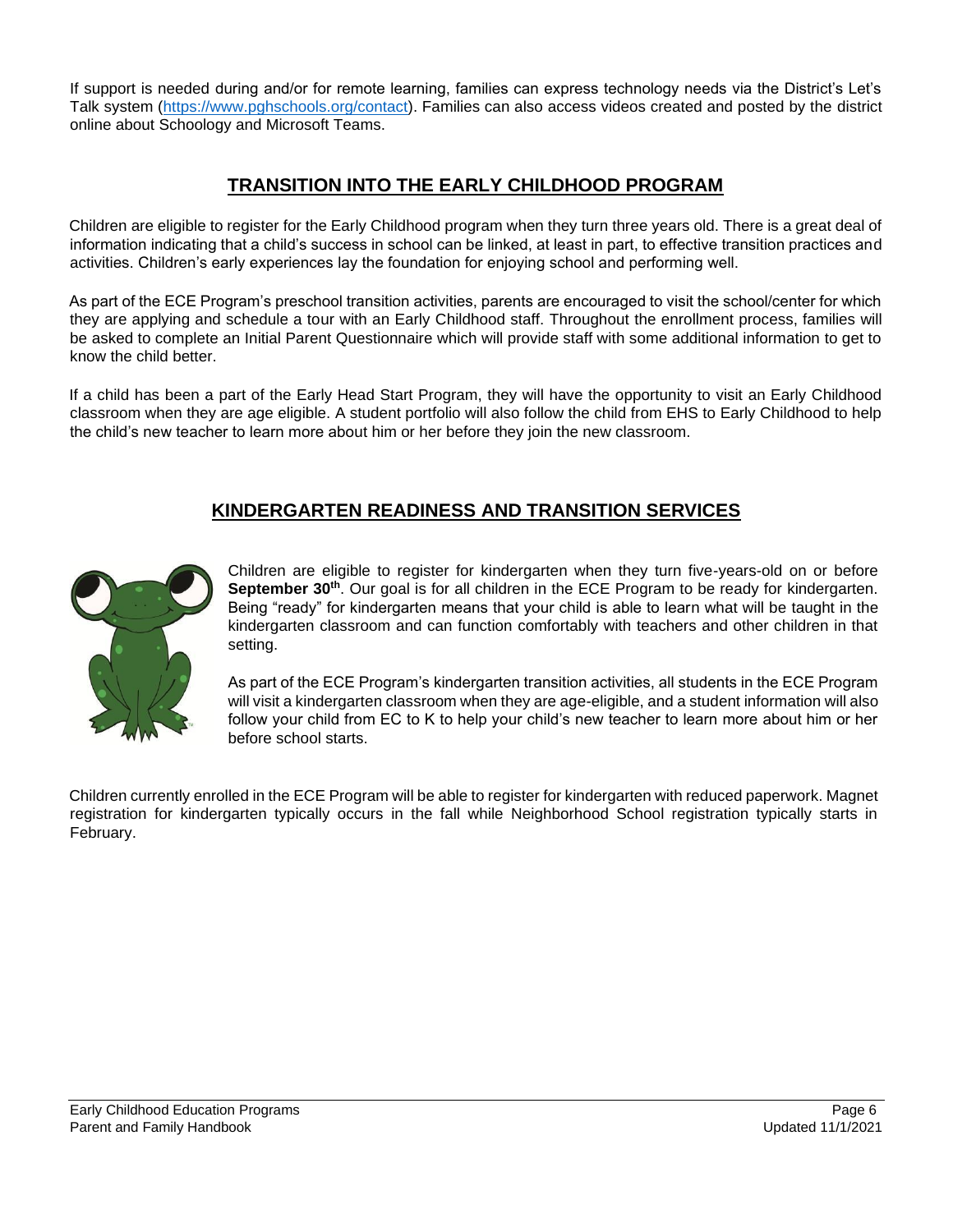Some skills that are helpful to children as they make a smooth transition to kindergarten include:

| <b>Listening and Sequence</b>                                                                                                                                                                                                         | <b>Size, Position and Direction:</b>                                                                                                                                                                                                                                                                                           | <b>Social and Emotional:</b>                                                                                                                                                                                                                                                                                                                                                                                                                                                                                                                        |
|---------------------------------------------------------------------------------------------------------------------------------------------------------------------------------------------------------------------------------------|--------------------------------------------------------------------------------------------------------------------------------------------------------------------------------------------------------------------------------------------------------------------------------------------------------------------------------|-----------------------------------------------------------------------------------------------------------------------------------------------------------------------------------------------------------------------------------------------------------------------------------------------------------------------------------------------------------------------------------------------------------------------------------------------------------------------------------------------------------------------------------------------------|
| Following simple directions<br>$\bullet$<br>Recognizing common<br>sounds<br>Retells a simple story in<br>$\bullet$<br>sequence<br>Repeats a sequence of<br>$\bullet$<br>sounds<br>Repeats a sequence of<br>$\bullet$<br>numbers heard | The child knows the difference<br>between these words, and the<br>relationship of each word to the<br>other.<br>• Big and Little • Hot and Cold<br>• Long and Short • Empty and<br>Full<br>• Up and Down • More and<br>Less<br>• In and Out • Fast and Slow<br>• Front and Back • Top and<br><b>Bottom</b><br>• Over and Under | The child can typically do the<br>following:<br>• Expresses self verbally<br>• Looks forward to coming to<br>school<br>• Knows how to take turns<br>• Helps with classroom<br>chores<br>• Works independently<br>• Knows own name and<br>address<br>• Identifies other children by<br>name<br>• Can take care of toilet<br>needs independently<br>• Cares for own belongings<br>• Dresses self<br>• Maintains self-control<br>• Gets along with others<br>• Talks easily with others<br>• May meet new people with<br>curiosity<br>• Puts toys away |

# **SCREENINGS and ASSESSMENTS**

# **Who receives screenings and assessments? And what are they?**

Newly enrolled children participating in Early Childhood Education Program will be screened within 45 calendar days of the enrollment date using the **Brigance Early Childhood Screen III.** Students who are returning for a second year are not required to have the Brigance administered again, but a teacher may choose to re-screen if he/she feels it is warranted. Also, within 45 days of enrollment, students will be screened using the **Preschool and Kindergarten Behavior Scale (PKBS).** This again may be completed for returning students if the teacher finds the need.

All students are assessed using the SECI (Scholastic early Childhood Inventory). The SECI consists of five modules in key domains that have been shown to be most predictive of kindergarten readiness. We will be formally testing Phonological Awareness (for 4 year olds) Alphabet Knowledge: Letter Recognition (all children) & Letter sounds (for 4 year olds) Mathematics: Geometry (for 3 year olds**)** and Number Sense (for 4 year olds).

\*\*The Work Sampling assessment used in previous years is on hold for this year and will not be used in the 2021-2022 school year.\*\*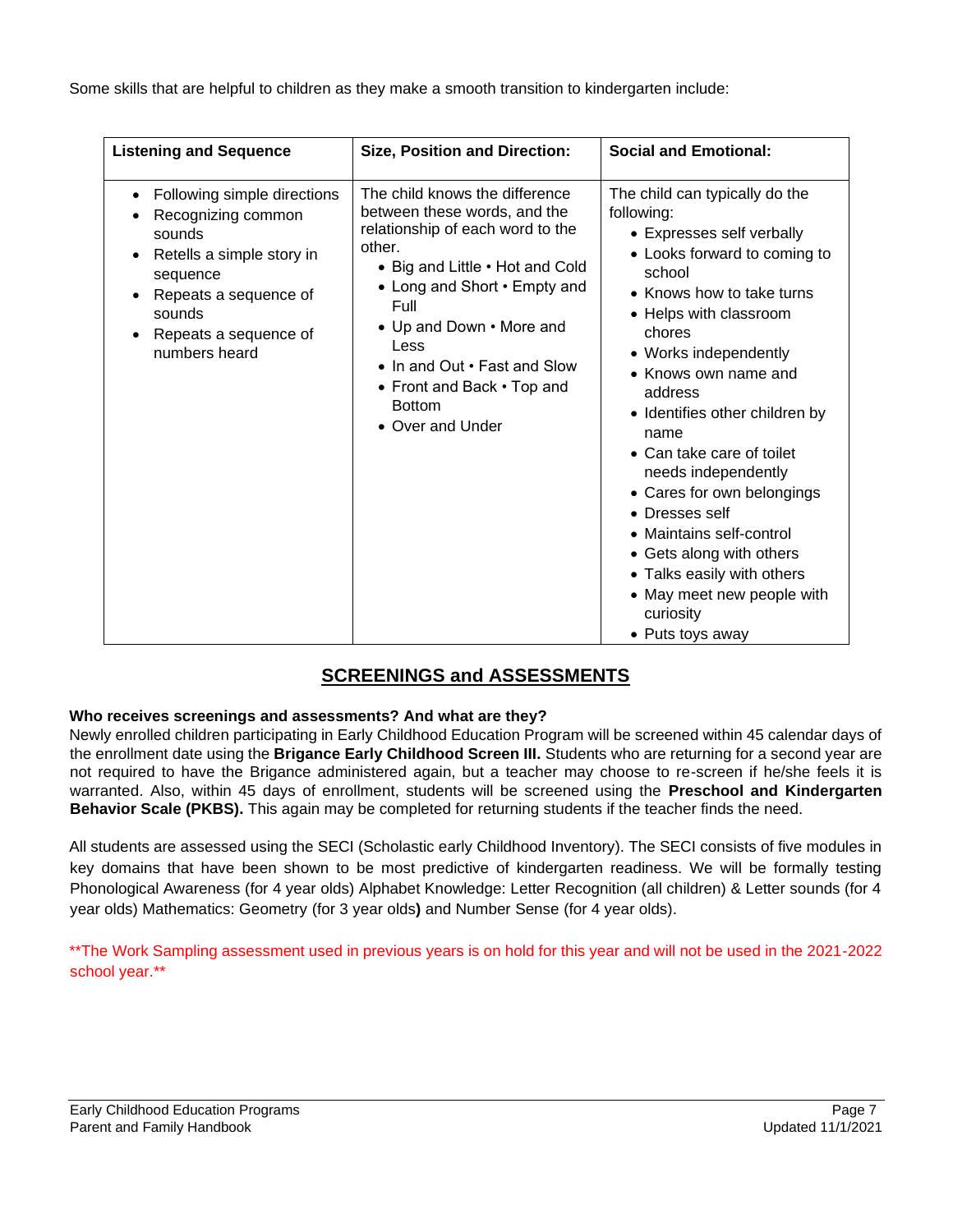# **EARLY INTERVENTION**

#### **Inclusion:**

The Early Intervention (EI) program of the Pittsburgh Public Schools provides special education support services to any eligible young child in the Early Childhood program, which also includes the Community Childcare partners. In accordance with both Federal law (IDEA) and State law (Chapter 14 and Act 212) and under the guidance of OCDEL (Office of Child Development and Early Learning), the Early Intervention program strives to provide the support services to children inclusively.

It is the belief of both the EI and EC programs that children need to be able to participate in everyday activities with their peers and to have access to the same social and learning opportunities that they would have if they did not have a disability. The Early Intervention support staff work closely and collaboratively with the Early Childhood staff to ensure that services are provided in the Least Restrictive Environment. Currently there are children with disabilities included in every Early Childhood classroom as well as in a number of the Community Childcare partners. Each child's program is based on their need and an Individualized Education Plan is developed by the team of individuals, including parents, EI and EC teachers and other support staff as needed.

#### **Early Intervention Identification:**

In Pennsylvania, a child between 3 years of age and the school district's age to begin school who has one or more developmental delay(s) in the areas of: cognition, communication, physical, social/emotional and self-help development is identified as an "eligible young child."

The Pennsylvania Department of Education is responsible for providing programs and services to eligible young children under Act 212 of 1990, the Early Intervention Services System Act. Screening for preschool children is available on a weekly basis at convenient sites across our district. To schedule an appointment for screening call the Early Intervention Office of the Pittsburgh Public Schools at 412-529-3960.

# **EDUCATIONAL INFORMATION**

#### **What will my child's day look like?**

The Early Childhood daily schedule consists of many different components including, but not limited to three Big Experiences including two circle times, and a story time. Children will also engage in center time, small group times, breakfast & lunch, gross motor time, and rest time. Circle time is typically when whole group instruction occurs, whereas during small group time more specific individualized instruction occurs to meet each child's specific need. Meals in the early childhood program are served family style and are an excellent opportunity for social interaction and discussion, as well as learning to become more independent. Gross motor is another important time of the day. This is when the children get to go to the gym or play outside. According to the PA Position Statement on outdoor play, "Children are expected to go outside when the forecast temperature/wind chill are above 25 degrees, the forecast temperature/heat index is less than 90 degrees, there is no precipitation falling, and there is no current air quality alert." Rest time also occurs daily in the classroom for an hour to an hour and fifteen minutes.

#### **Parent Teacher Conferences and Home-Visits:**

Parent teacher conferences provide an opportunity for parents/guardians and teachers to discuss a child's progress. It also is a time to discuss parental concerns and goals for each child. All parents/guardians will have at least two parent teacher conferences a year for their child.

Similar to a parent-teacher conference, home-visits provide an opportunity for the parent and child to meet the teaching staff (Teacher and Education Assistant) in familiar surroundings. Parents/guardians can discuss their child's development, education and adjustment to the program with the teaching staff. Families will also have at least two home visits per year.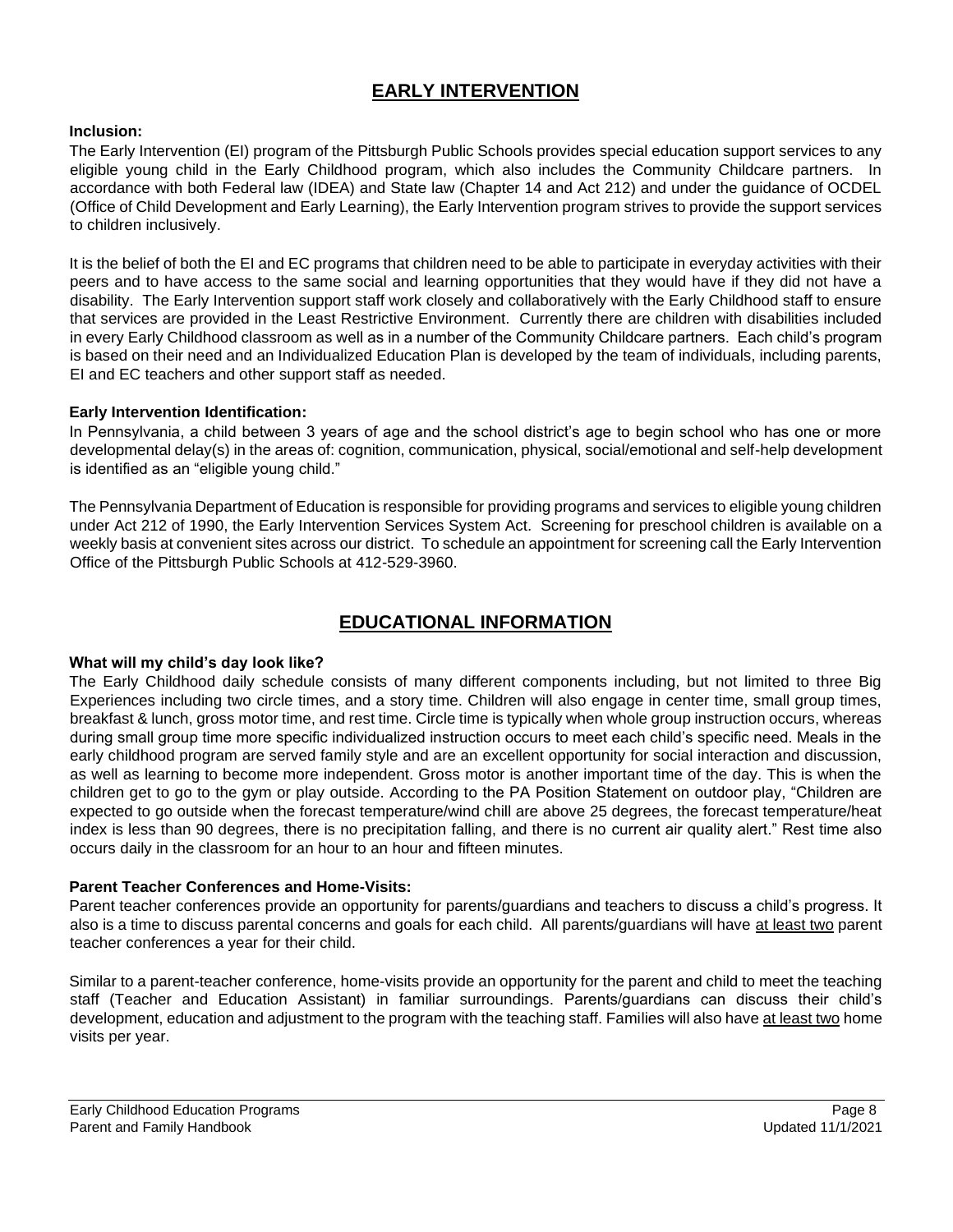#### **In-Class Presentations and Field Trips (Note: On Hold Due to COVID-19):**

All in-class presentations and field trips are planned and scheduled in order to connect and extend classroom-learning experiences in a meaningful way. All classrooms will be provided with funds and opportunities to schedule in-class presentations and field trips during the school year. All presentations and/or field trips will be paid for through the Early Childhood Education Programs – at no time will children ever be excluded from presentations or field trips. If a parent/guardian chooses to not send their child on a school presentation or field trip day, it is the parent/guardian's responsibility to care for the child on that day.

At the beginning of the school year the classroom teachers will give each parent/guardian a field trip form to sign for walking neighborhood field trips (ex. local park, walk around the building, etc.). This form will be maintained in the classroom for the entire year. For field trips outside of the EC center that involve transporting students on the ECE Program bus (which has booster seats with five-point safety harnesses) parents/guardians will be required to fill out a permission form for that specific field trip. The Early Childhood Education Program is not permitted to transport students on a regular school bus.

Parents/guardians may attend presentations and/or accompany their child's class on a field trip as a volunteer provided the parents/guardians attending have current clearances (FBI Background, PA Child Abuse, and PA Criminal Record check clearances) on file. Each class can take up to five (5) volunteers on a field trip and they will receive paid admission to the event. If more volunteers choose to attend, they are welcome to come, but they will not be paid for by the ECE Program. If there is room on the ECE bus, volunteers may ride the bus with class. If there is not room on the bus, it is recommended that volunteers follow the bus.

Volunteers are expected to adhere to the following program rules when attending ECE Program field trips & presentations: (Note: On Hold Due to COVID-19):

- Volunteers are prohibited from smoking, cursing and engaging in any other activity that would be deemed inappropriate in the presence of children.
- Volunteers are not permitted to buy additional food or souvenirs for the students.
- Volunteers must remain with their assigned group of children.
- Volunteers must dress appropriately.
- Volunteers are not permitted to bring non-ECE Programs students (including other siblings/children) on field trips or to the center for an in-class presentation.

#### **Special Events and Celebrations:**

In accordance with Pittsburgh Public School's healthy food policy, and due to the number of food allergies (both diagnosed and undiagnosed) in young children, the Early Childhood Education Program **does not permit** outside food to be brought into the Early Childhood classrooms to be shared with other students for any reason.

As the ECE Program understands that birthdays, holidays, and other events are important in the lives of young children, we have listed some "celebration" treats and activities that are developmentally appropriate and acceptable in the classroom.

- Stamps or Stickers
- Silly Bands
- Coloring books
- Notepads
- **Crayons**
- **Pencils**
- **Erasers**
- Chalk
- **Bubbles**
- Play dough/clay
- **Storybooks**

Early Childhood Education Programs Page 9 Parent and Family Handbook Updated 11/1/2021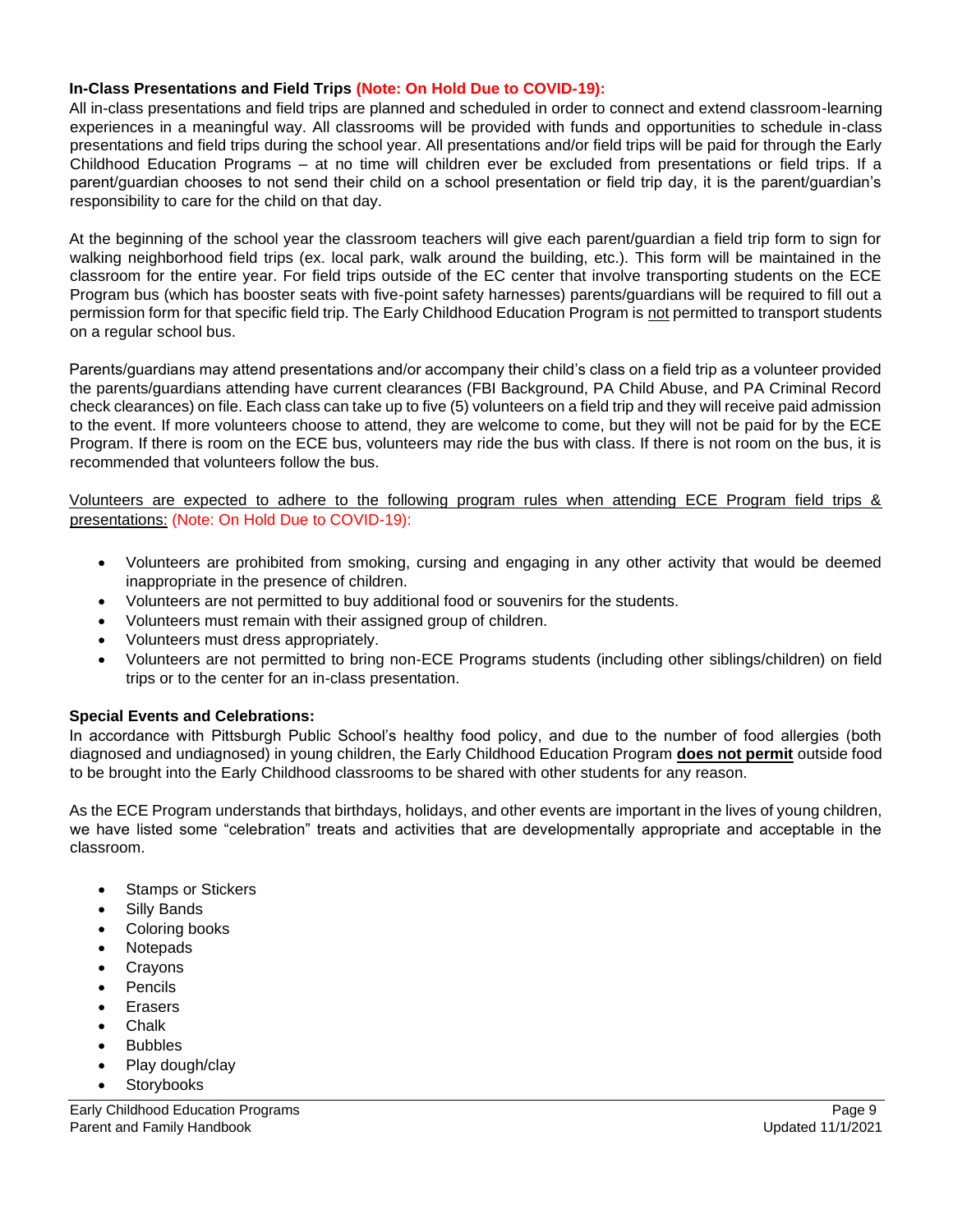- Have a parent/guardian come in to read or do an activity with the class. (Note: On Hold Due to COVID-19):
- Parent/guardian can donate a book to the classroom with their child's name/birthdate inside.

#### **End-of-Year Celebrations:**

The End-of-Year Celebration is not a "graduation" - it is a time to celebrate the completion of a successful year. Under no circumstances are graduation robes permitted. Fund raising is also not permitted and the "no outside food policy" is applicable for the End-of-Year Celebration as well. Celebrations must be on the last day of school unless prior arrangements are made and agreed upon between the classroom staff, principal, and education coordinator. Teachers, Family Services Specialists, and families should work together to plan the celebration.

#### **Child's Behavior at Home and School:**

It is important to notify the Early Childhood Education Program staff (teachers and family services specialists) of any changes in your child's behavior. Staff, and consultants (if needed), are ready to work with all families to address social-emotional and behavioral concerns. It is also extremely important to alert staff of behaviors that can cause safety concerns at school, such as running away from adults, leaving buildings unattended, etc. In addition, it is also important to notify staff of any changes in the home that could possibly affect your child's behavior at school (i.e., the addition of a new sibling, the death/illness of a family member or pet, violence in the neighborhood, or the addition of a new household member).

#### **Child Guidance and Behavior Management:**

Young children can often present challenging behaviors as they learn to behave appropriately in the educational setting. Our programs are committed to using positive behavior support strategies when teaching young children how to manage their own behavior. Child guidance and classroom management decisions will promote positive social skills, foster mutual respect, strengthen self-esteem, and support a safe environment. If an outside behavior consultant is needed, then the parent will first be asked for consent.

#### **Supervision of Children:**

In order to maintain the safety of all children, **no child will be left alone at any time**. Supervision of children will occur at all times by program staff.

#### **Classroom Arrival and Release of Students (COVID-19):**

The person accompanying the child to the designated drop-off area and follow all procedures of the building. **At no time is it permissible for a preschool-aged child to enter the school/center without being accompanied by a staff member.** 

At the end of the classroom day, staff will meet parent/guardian at the designated pick-up area. Children will only be released to the child's parent/guardian or to other adults who are identified by the parent/guardian on the contact information sheet. This information must be given by the parent and will be recorded in the child's file. If the people permitted to pick up your child changes, it is the responsibility of the parent/guardian to update this information with both the teacher and the FSS.

If a person who is not listed on the emergency contact form is going to pick the child up, the parent/guardian **must** call the teacher with the name and a physical description of the person picking up. The person who is picking the child up **must have photo identification and show it to the teacher when they arrive at the designated pick-up area.** The ECE Program staff may also ask for a photo ID at dismissal time, even if a person is listed on the emergency contact form, if the person is unknown to the staff. This is to ensure the safety of your child.

If the person picking up your child is visibly intoxicated or under the influence of drugs, then he/she will be asked to call someone else to pick up the child. If they are combative and/or unwilling or unable to have someone else come get the child, then school police will be notified. The Family Services Specialist and school principal will also be notified for follow-up and next steps.

**For the safety and well**‐**being of your child, we strongly recommended that you do not allow a minor under the age of 12 to drop off or pick up your child from the EC Program.**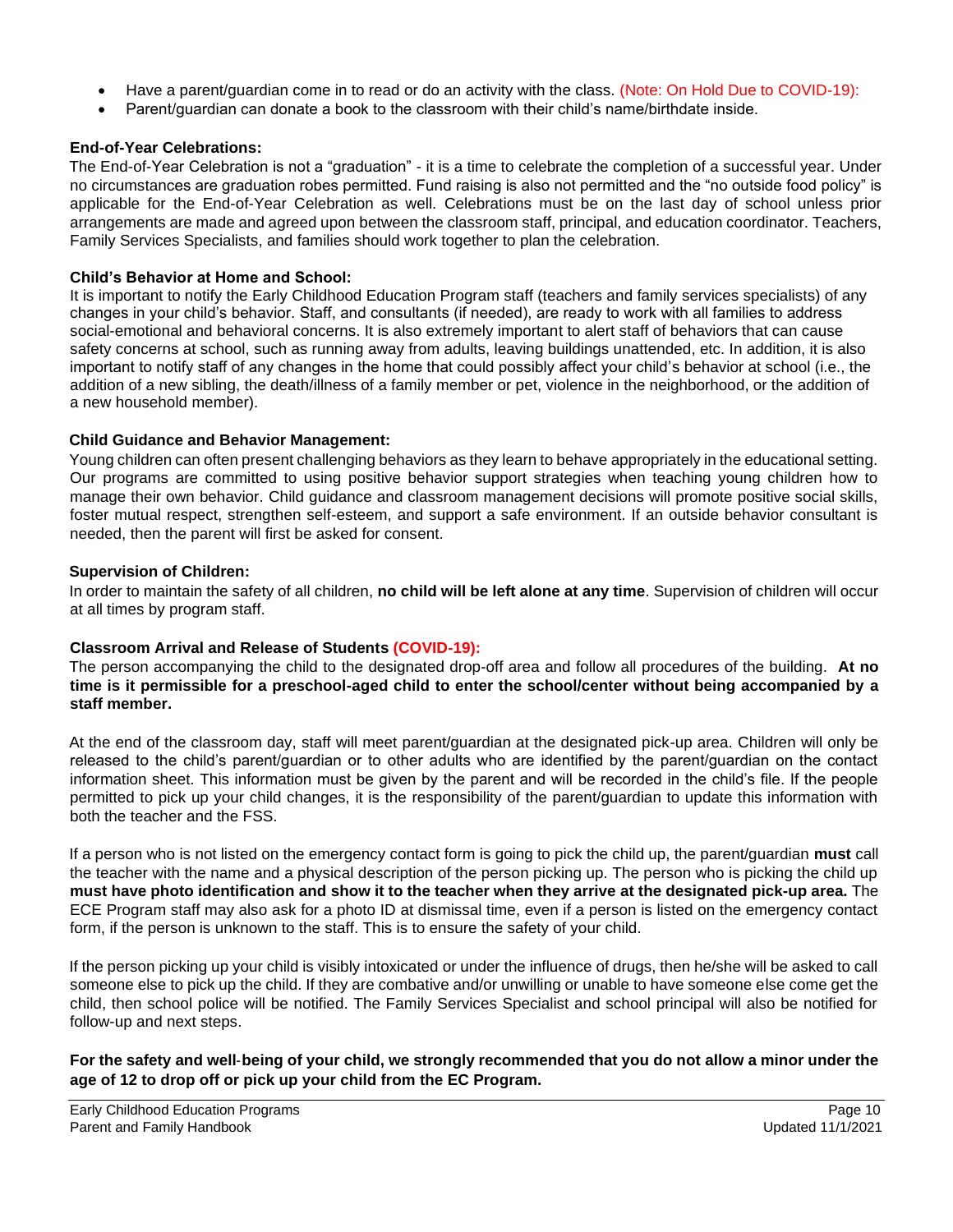#### **Late Drop Off:**

A child's learning begins as soon as they come into the classroom. If the child is late he/she misses opportunities to learn.

Children must be dropped off for class on time. If you are going to be late, please contact your child's classroom staff. You can also contact your Family Services Specialist if you are having difficulty getting your child to school and they may be able to assist in finding a solution. **Please make sure that your emergency contact information is current and update if there are changes during the school year.** If Chronic late drop off (am-after breakfast), continues to be an issue a meeting is set up with the Family Service Specialist, the Family Services Delivery Manager and the Family to develop a plan to ensure timely drop off of the child.

#### **Late Pick-Up:**

Children must be picked up promptly at the end of the school day. If a parent/guardian does not show up or call by the end of the school day program staff will first contact the parent/guardian (by telephone). If there is no answer at the parent/guardian's contact numbers, the emergency contact form will be utilized until someone is found who can pick up the child. If tardy departure becomes excessive and no one can be reached to pick up the child, CYF will be called, therefore, it is **important to make sure that your emergency contact information is current.**

Late pickups must also be documented by the classroom staff in Child Plus and reported to the Family Service Specialist and Family Service Delivery Manager monthly. The Family Service Specialist will also follow-up and to offer assistance to the family to improve pick up times. If late pick up continues to be an issue, a meeting is set up by the Family Services Specialist with the family and the Family Services Delivery Manager to develop a plan. The plan must include coordination with the classroom teacher. (\*if using the Child Plus App, late pick-ups will be documented automatically).

#### **Absences:**

If your child is going to be absent from school, please let the teacher know. This contact can be made by phone or email on the day of, or if you anticipate your child's absence in advance, you can let the teacher know the previous day. If your child is absent without excuse for more than three consecutive days without a call from the family, the Teacher and/or Family Services Specialist will contact you via phone and/or home visit. A Family Services Specialist will contact the family of a student that has poor attendance or chronic absences (more than 2-3 absences per month) to partner with the family on creating a plan to improve attendance.

In circumstances where excused absenteeism persists, and it does not seem feasible to continue to include the child in the program the Family Services Specialist will send a letter home to the guardian to call and confirm that the child will continue to attend the program. If the guardian does not confirm the child will be removed from the roster and then next child on the waiting list will be placed in the classroom.

#### *Upon return from an absence a note is required as listed below:*

A note from the doctor is needed if:

- 1. A child is seen in an emergency room and/or hospitalized
- 2. A child is incapacitated or has a change in mobility (example cast)
- 3. A child contracts a communicable/contagious disease
- 4. A child has other health ailments which temporarily prevents attendance
- 5. A child has been absent for three or more consecutive days due to illness

#### A note from the parent is needed if:

- 1. There has been absence due to a family situation (example death in the family, moving, travel, etc.)
- 2. Child has missed 1-2 days due to illness following guidelines for an ill child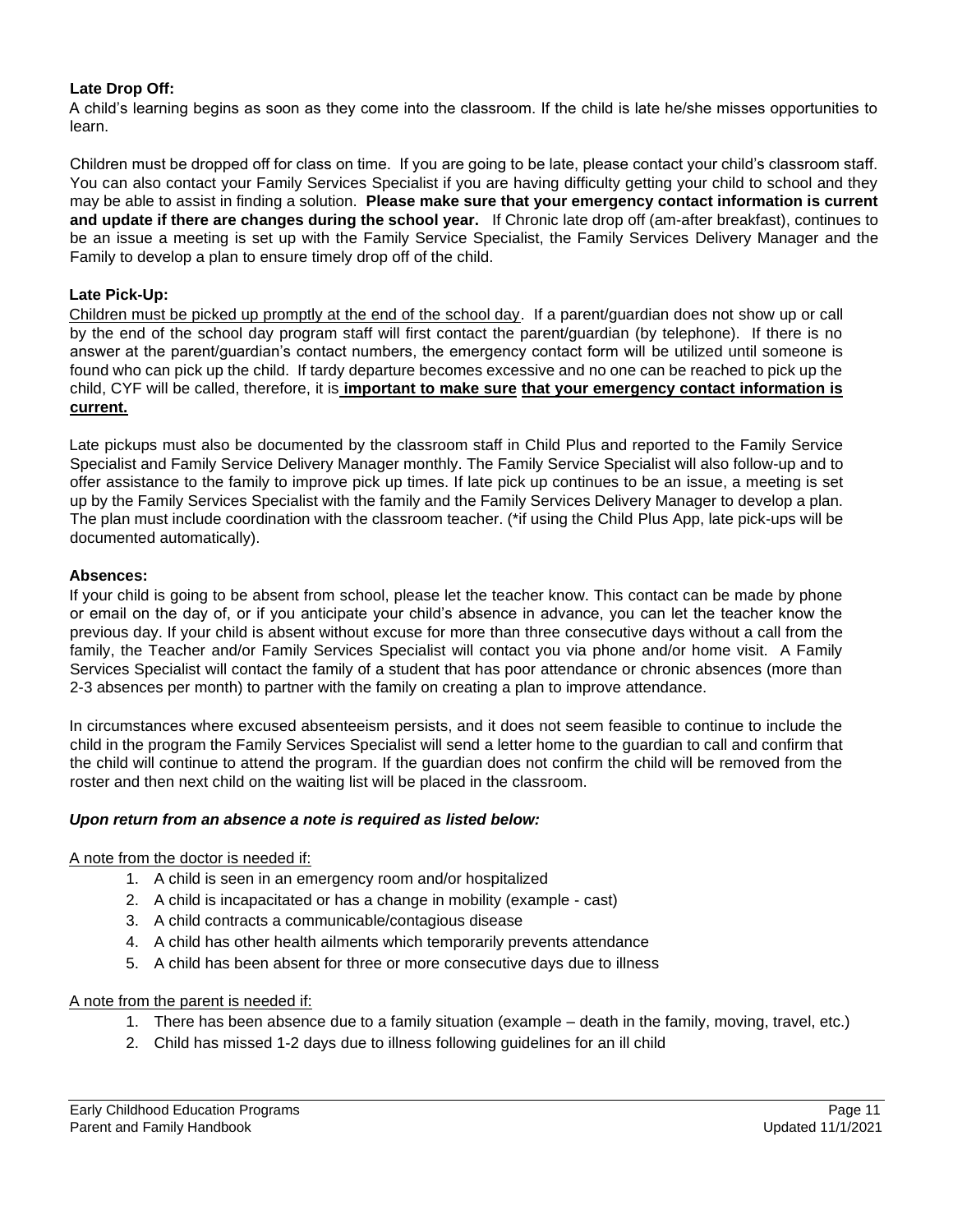# **HEALTH AND NUTRITION INFORMATION**

The following are guidelines to help you decide when to keep your child home from school: Please notify the staff when your child is unable to attend school due to illness.

• **A doctor's note may be required depending on the combination of symptoms, severity and length of time child is ill – Contact Health Coordinator if you need assistance with this.**

#### **Guidelines for an Ill Child - COVID Edition 21/22**

Early Childhood follows district policy/protocols for COVID. Information can be found at:

#### https://www.pghschools.org/Page/5345

As we begin a new school year, please encourage your children to practice preventative behaviors: eat healthy, exercise and drink water, wash your hands often, use hand sanitizer when unable to get to a sink, avoid close contact and wear a mask. Remind your children to cover coughs and sneezes. Clean and sanitize frequently touched surfaces in your home, daily.

#### **Be alert for symptoms and check your child's temperature before leaving home in the morning.**

#### **Student COVID-19 Screening Tool - https://www.pghschools.org/Page/5567**

- Please, keep sick children home and notify the staff when your child is unable to attend school due to illness.
- If any of the following illnesses occur at school, you will be requested to take your child home promptly and contact your child's PCP.
- If your child's PCP advises an office visit or a visit to the ER occurs, please provide a note from the Dr.
- Please update your child's teacher on recommendations from the PCP and the status of your child's health. This will determine return to school plans.
- Please be sure your emergency contact numbers remain up to date with your child's teacher.

#### **Fever:**

- If your child has an oral temperature of 100.4 degrees or above, keep your child home and contact your child's PCP
- If your child develops a fever at school, you will be requested to take your child home and contact your child's PCP and return with a negative COVID -19 test or alternative diagnosis and 24-hour symptom free.

#### **Vomiting and Diarrhea:**

If your child has had an episode of vomiting or diarrhea in the 24 hours prior to attending school:

- He/She should remain home and contact your child's PCP.
- If your child has one episode of vomiting or diarrhea at school, you will be requested to take your child home, contact your child's PCP.

#### **Respiratory Illness:**

• Your child should remain home if he/she has an upper respiratory illness and/or cough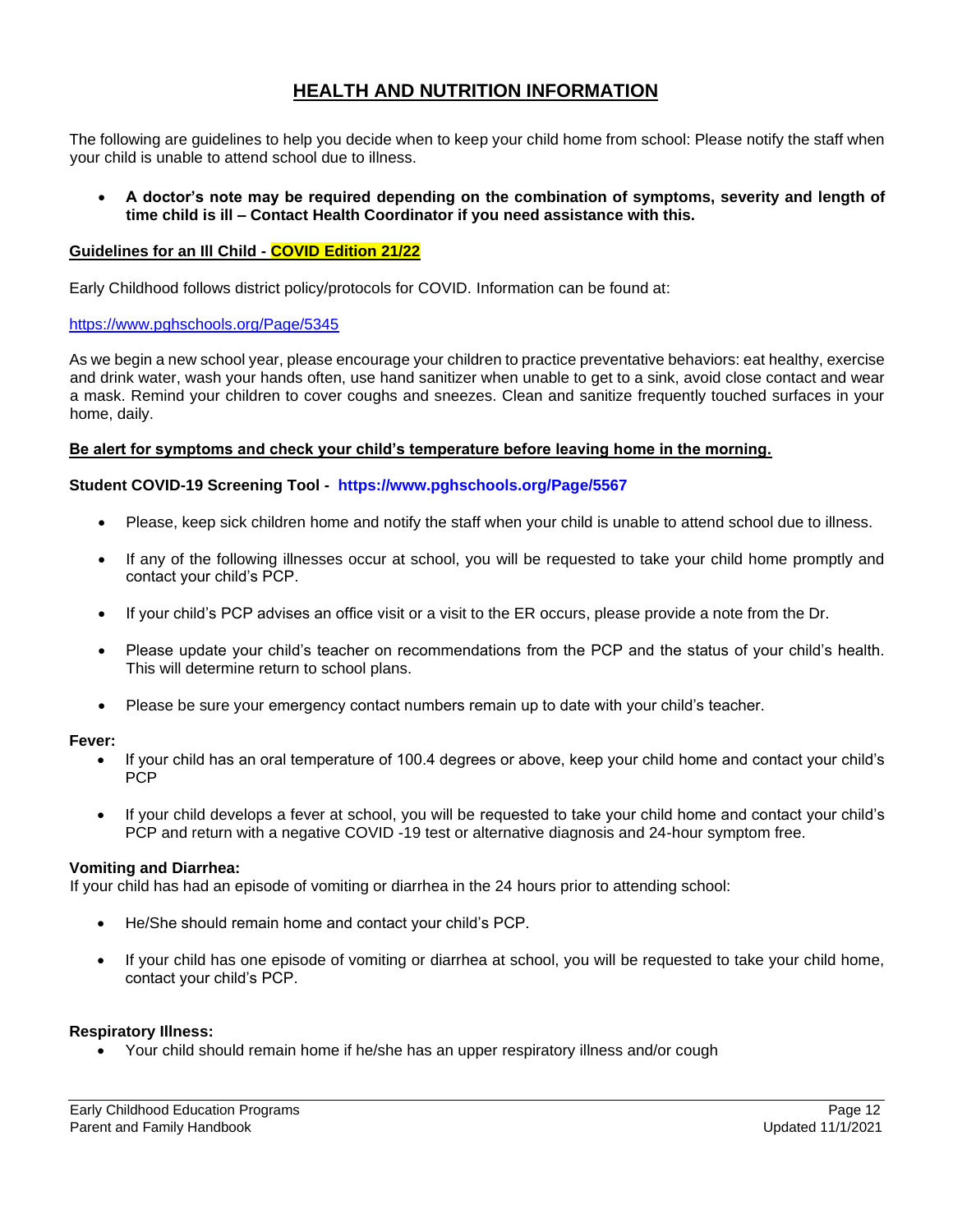• If your child experiences cough, difficulty breathing, nasal congestion or runny nose, sore throat you will be contacted to take your child home and contact your child's PCP and return with a negative COVID -19 test or alternative diagnosis and 24-hour symptom free.

#### **If your child experiences any of the following symptoms, please keep them home and contact your child's PCP. Please keep your child's teacher informed.**

- new loss of taste or smell
- chills
- muscle pain
- excessive fatigue
- headache

Doctor's notes are required if your child visits the Doctor or is seen in the ER.

# **Guidelines for an Ill child – Non-COVID**

#### **Fever:**

If your child has an oral temperature of 100.4 degrees or above, keep your child at home until he/she is fever free for 24 hours without the use of medication.

#### **Vomiting:**

- If your child has had an episode of vomiting during the night or early in the morning, he/she should remain home for at least 24 hours after the last episode of vomiting. If your child has 2 or more episodes of vomiting your child should remain home until the vomiting is resolved and a doctor determines that the cause is not contagious, and your child is not in danger of dehydration.
- If your child has one or more episodes of vomiting in the classroom you will be asked to take your child home and return 24 hours after the last episode.
- If your child is vomiting in class daily, you will be requested to seek a medical evaluation and return with a doctor's note.

#### **Constipation:**

With proper diet and activity, children in this age group should not need a laxative. However, if you have given a laxative to your child, please be aware of the possibility that they may have less control over their bowels on that day and should not be in school. If you must use a laxative, be sure it is one recommended by your physician for young children and use it on the weekend so your child does not miss school.

#### **Diarrhea:**

If your child has had 2 or more episodes of diarrhea during the night or in the morning before school, please keep him/her home for at least 24 hours after the last episode. This problem is difficult to manage in the classroom. If your child has 2 or more episodes of diarrhea in the classroom you will be notified and requested to take your child home and return 24 hours after the last episode. If your child is having diarrhea daily, you will be requested to seek medical evaluation and return with a doctor's note including any instructions for changes in diet.

#### **Skin Conditions:**

If your child has a skin condition which has pustules (fluid filled blisters), raised red blotches or very itchy rashes, please keep your child at home and have it checked by your doctor. If the staff notices any of these types of skin irritations, they will contact you and ask you to take your child home. You are also required to bring a note from your doctor stating the date your child can return to the classroom. Open, draining, or bleeding wounds must be covered with a bandage. If the bandage does not remain dry, you will be contacted by the staff and advised to seek a medical evaluation.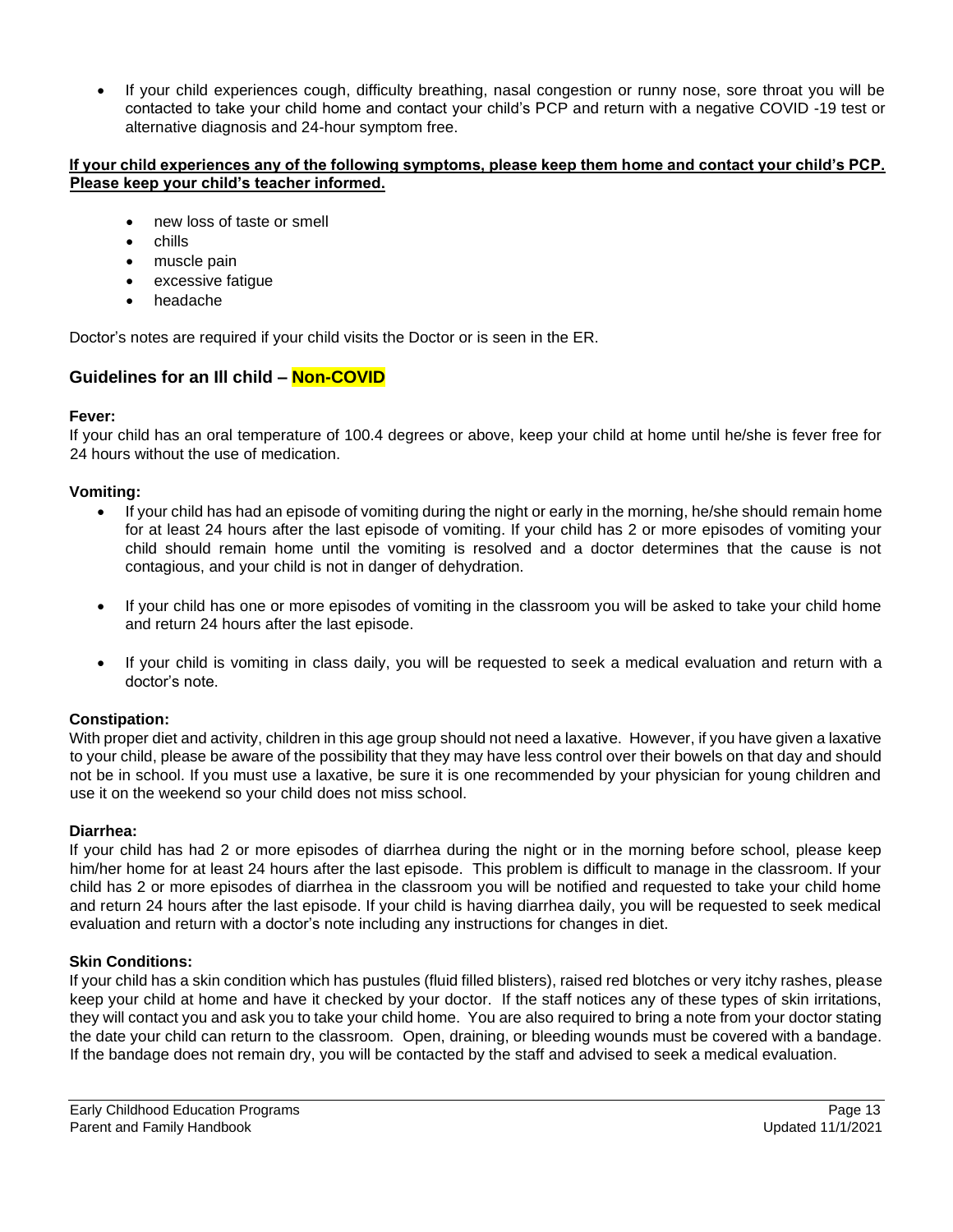#### **Respiratory Illness:**

Your child should remain home if he/she has an upper respiratory illness and/or cough, which limits their ability to comfortably participate in classroom activities. You will be requested to seek medical care and return with a doctor's note if your child has a persistent runny nose, cough or upper respiratory infection which is preventing him / her from comfortably participating in activities, interferes with sleep or your child experiences excessive coughing, noisy breathing, fast breathing, or wheezing (uncontrolled by an inhaler if one is prescribed).

#### **Head Lice:**

Please notify the teacher if your child has Head Lice. Screenings will be conducted for the following reasons - as a precautionary measure, based on a parent's report, when children are scratching, staff notice crawling lice / nits or children have verbalized to the staff that they have or had "bugs". Screenings for complete classrooms will be completed in the classroom. Screenings for one child only will be completed in privacy. Designated Early Childhood staff, Early Childhood Nurse or District Nurse will complete the initial check.

If Head Lice are detected by staff, you will be notified to take your child home. Children may return when they are nitfree. A Doctor's note is not required to return to school. We do recommend you consult with your medical provider to determine which treatment option is best for your child. Your child's head must be checked before re-entry to school. All Lice checks for returning children will be completed in privacy and must be completed by an Early Childhood Nurse or District Nurse. Parent is requested to make arrangements with a Nurse for all return to school lice checks

#### **Pink Eye (Conjunctivitis):**

If your child's eyes appear red, irritated, swollen, itchy and have purulent drainage (thick, yellow or greenish–yellow), keep your child at home and have this condition checked by your doctor. If the staff detects any of these eye features, they will contact you and request you obtain a medical evaluation and return to school with a doctor's note.

#### **Thrush:**

If a child has irritation in and around the mouth, cracked skin in the corners of the mouth and/or whitish patches on the lips, tongue, or inside the cheeks, parents will be notified to seek medical care and return with a medical note.

#### **Prescribed Eye Patching:**

Any eye patching prescribed for 4 hours per day or less must be done at home, not at preschool. Any eye patching prescribed for 4 or more hours per day that requires patching during preschool hours will require a prescription from the physician and an evaluation by EC / EI staff to plan for safety, comfort and management of participation in preschool activities.

#### **Biting:**

If a child bites another child at school, staff must contact the Health Coordinator and the children's parents at the time of the incident (that includes parents of both, the child who bit and the child who got bit). If a child or staff member is bitten and the skin is broken and/or there is any type of bruising please notify the Health Coordinator, your building coordinator and/or Education Delivery Manager immediately. If the skin is broken – both the parent of child doing the biting and the parent of the child bitten must be notified at the time of the incident and advised to seek medical evaluation. Both children must return with a doctor's note. An accident report is required.

#### **Foreign Object in Eyes, Ears, Nose, or Embedded in the Skin:**

Staff are not to use any type of instrument, for example tweezers, to remove foreign objects from children such as splinters, rocks, beads or sequins in ears, nose, eyes, or embedded in skin. The proper procedure is to contact the parent at the time of the incident and request they take the child to seek medical evaluation. They must return with a doctor's note. Contact EC health services for guidance while awaiting parent arrival. Call 911 if breathing is impaired. Complete accident report**.**

#### **Medication Policy:**

Early Childhood Students are to receive scheduled medications at home. There is not an Early Childhood Nurse on-site full time or routinely to administer medication. The Early Childhood Teaching Staff are only permitted to administer the following Rescue Medications: Albuterol inhalers, EpiPens, and Benadryl when it is prescribed as part of an anaphylactic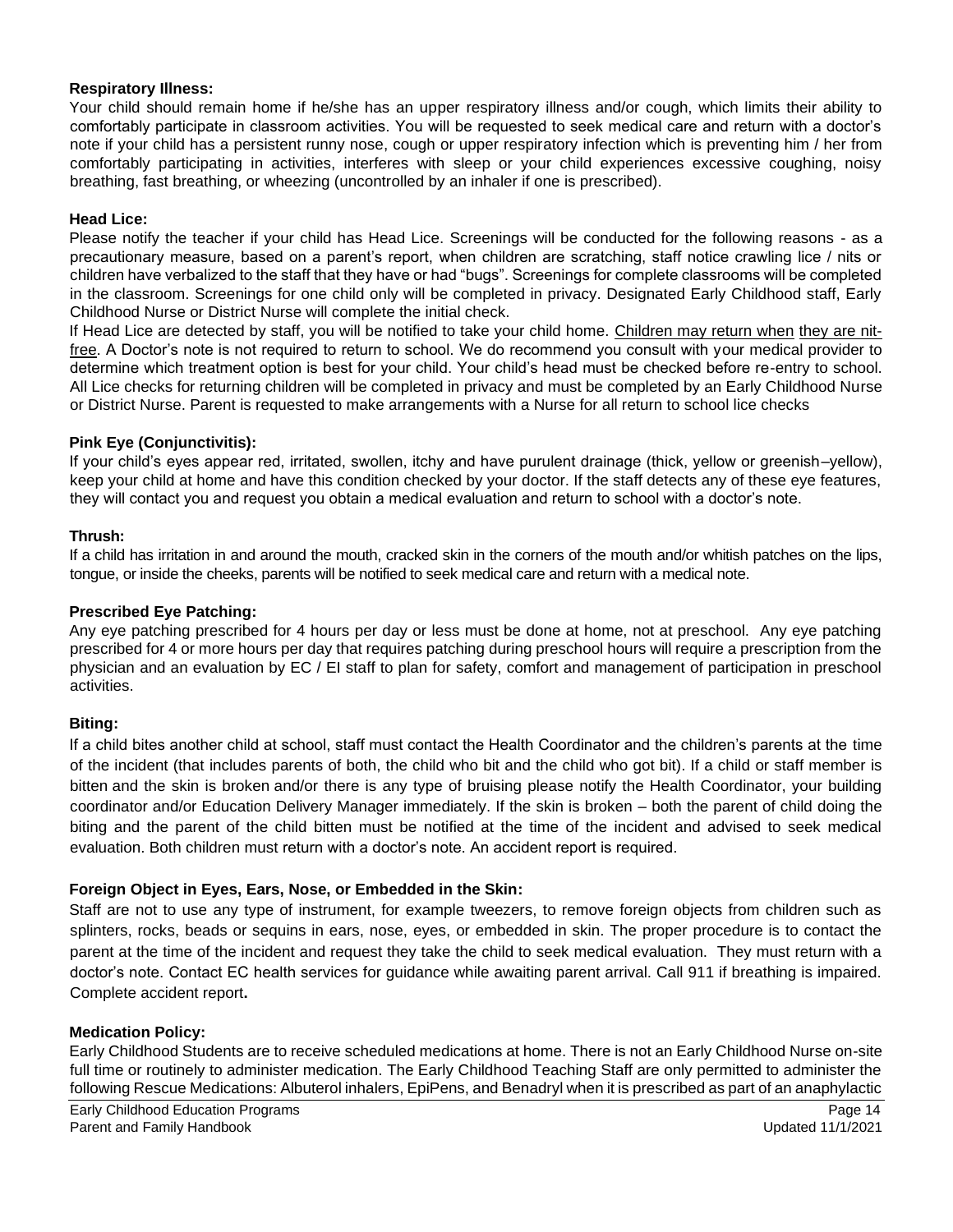allergy action plan. The Early Childhood teaching staff may only accept these medications in the pharmacy labeled boxes/original packaging and must receive health plan and medication training by an Early Childhood Nurse prior to the child attending. The Health Service Staff is available to answer parent or staff questions/concerns.

- **All medication must be maintained in a manner that is quickly accessible to staff and completely out of the reach of children.**
- **All prescribed emergency rescue medications and associated documentation must be carried in a gobag when leaving the classroom and remain in the possession of the teacher at all times.**
- **Medication must be locked in a secure location/lock box when school is not in session or child is absent.**

Pittsburgh Public Schools Medication Policy: No.229 - Use of Medications https://www.pghschools.org/cms/lib07/PA01000449/Centricity/Domain/19/Use%20of%20Medications\_Clean.pdf

# *EARLY CHILDHOOD HEALTH SERVICES ~ 412-529-8015*

#### **Product Advisory:**

Please be aware when sending products, such as ChapStick, Vaseline, creams, lotion, and sunscreens into school with your child that they must remain in your child's bag in their cubby/locker out of the reach of all children. The children cannot have access to these products during school due to the risks involved with misuse, choking, and harm caused by ingredients that may result in a reaction to children with allergies or sensitivities. The teachers are not permitted to apply sunscreen, creams, lotions or ChapStick. The application of any of these products must be done at home prior to the student coming into the school.

#### **Child Injury Guidelines (for injuries not occurring at school):**

- If you are bringing your child in to school with an injury or burn, please inform your child's teacher upon arrival.
- If your child comes to school with symptoms that include swelling, bruises, abrasions and / or burns that interfere with their vision, mobility, comfort and / or limits their ability to participate you will be called and notified to take your child to seek medical evaluation.
- You will also be requested to provide a note at the time of return, from your child's physician stating your child may return to the classroom, the date authorized to return, restrictions, care and / or accommodations needed at school. Further medical documentation will also be requested as follow up medical appointments occur.
- If your child is returning to school with a short term injury that has already been evaluated and is being treated by a Doctor such as burns and other skin wounds  $\Box$  eye injuries  $\Box$  broken bones  $\Box$  sprains and strains  $\Box$  you will be required to provide medical documentation at the time of return stating the type of injury and date that your child may return to preschool, anticipated length of treatment, restrictions, accommodations and follow up medical documentation as the treatment plan progresses.

#### **Chronic Health Conditions:**

If your child has a chronic health condition such a food allergy, asthma, seizures, Sickle Cell, diabetes or any other health condition requiring emergency rescue medications and/or special planning for school please contact the Early Childhood Nurse (412-529-8015), Family Services Specialist or your child's teacher.

The following will be required:

- Medication in pharmacy labeled box or original packaging
- Spacer if prescribed with inhaler

Early Childhood Education Programs **Page 15** Page 15 Parent and Family Handbook Updated 11/1/2021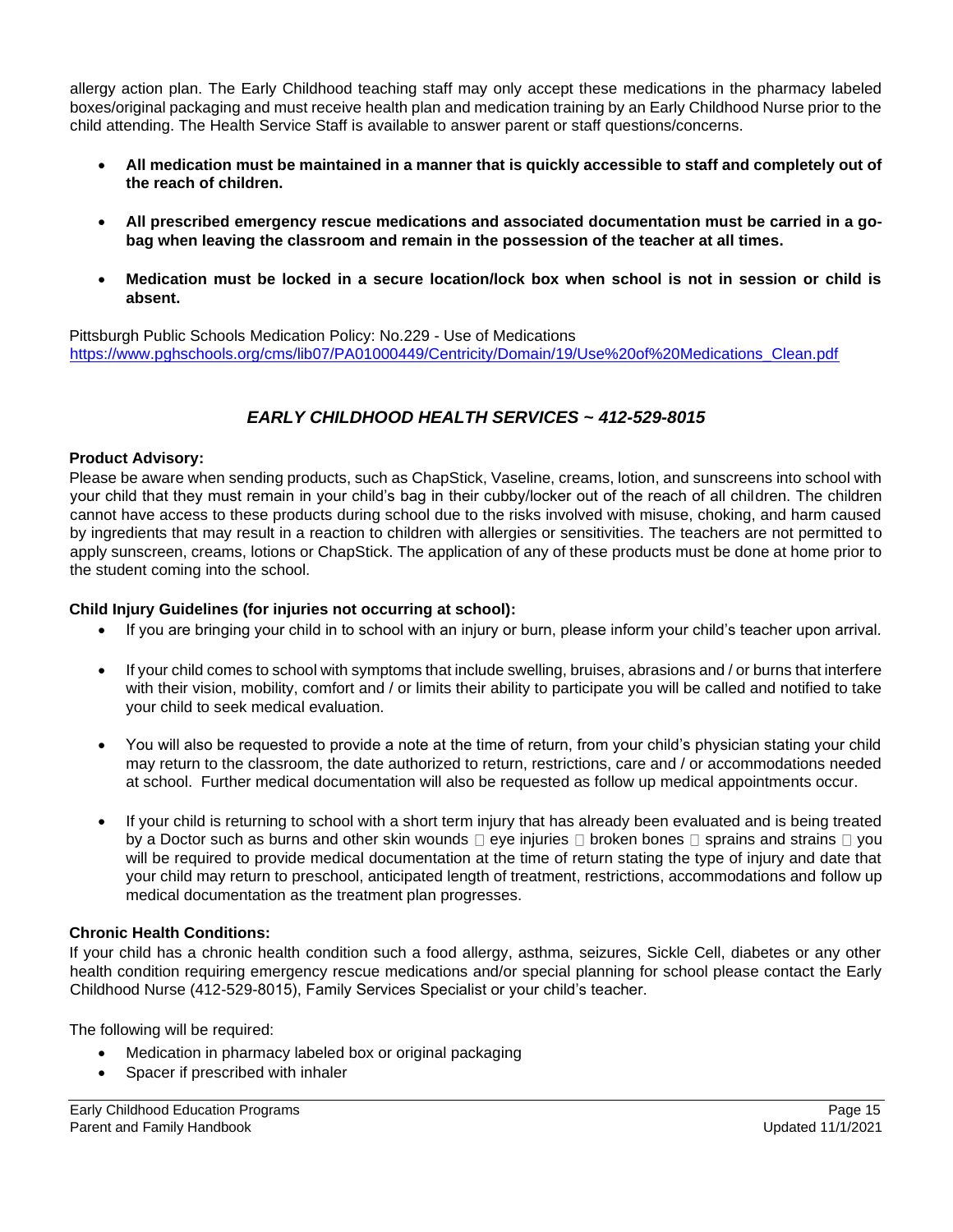- Current physical exam
- Medication administration form completed by doctor and signed by parent if medication prescribed
- Food Service Plan of Care completed by parent and signed by doctor for medical diet restriction
- other required forms and documentation depending on condition
- health plan completed by Early Childhood Nurse
- staff training completed by Early Childhood Nurse

\*\*\* Completion of above required prior to attendance for Albuterol inhalers, Epipens and Dastat orders, and most other cases – please contact Early Childhood Nurse to obtain forms and for assistance

#### **Minor Health Incidents/Accidents:**

In case of a minor accident, such as a bump, cut, bruise, or insect bite, first aid such as ice, soap and water and a Band-Aid should be applied. If body fluids such as blood are evident, universal precautions will be used. Teachers may NOT apply any type of medication or medical ointment. The parent will be notified by phone call at the time of the incident.

#### **\* When a child has an accident that requires medical care, a physician's note is necessary when returning to the classroom.**

#### **Serious Health Incidents/Accidents:**

In case of a serious health incident or accident occurring at the classroom/classroom site, a staff member will call 911 and the principal or building manager and school police as needed. Staff will also call 911 directly if previously advised to do so by a written "Health Action Plan". The parent/guardian will be notified immediately. Early Childhood Education staff may not transport any injured child. Should an ambulance be called, the assistant teacher, or other staff member will accompany the child to the hospital if family member is not present.

When a child has an accident that requires going to the Doctor or Emergency Room, **a physician's note Is required for the child to be permitted to return to the classroom.** 

#### **Nutrition:**

Early Childhood Education Programs participates in the Child and Adult care Programs (CACFP) meal pattern.

All children receive free breakfast and lunch daily. The Early Childhood Education Program strives to offer children a variety of food experiences both through family style meals and nutrition education activities.

**Please note:** On 2-hour delay days, breakfast will not be served.

#### **Menu Substitutions:**

Food substitutions will be made for children with properly documented medical or cultural / religious reasons. Documentation should be forwarded to the Early Childhood Health Services Coordinator.

- 1. Medical Exemptions must be documented by a written statement from a Physician stating the child's condition, foods to be restricted and the appropriate substitutions. The documentation must also include The Medical Plan of Care for School Food Service with section 1 and section 5 completed by the parent and other sections applicable completed by the Physician. If medications such as an EpiPen and / or Benadryl are also required, then medication authorization forms are also necessary.
- 2. Religious / Cultural Exemptions require a written statement from a parent or guardian stating their religious / cultural practices, foods that are unacceptable and appropriate substitutions. This statement should be written by the parent on a Medical Plan of Care for School Food Service form. The parent must also complete Section 1 and 5 of this form. A Physician statement is not required.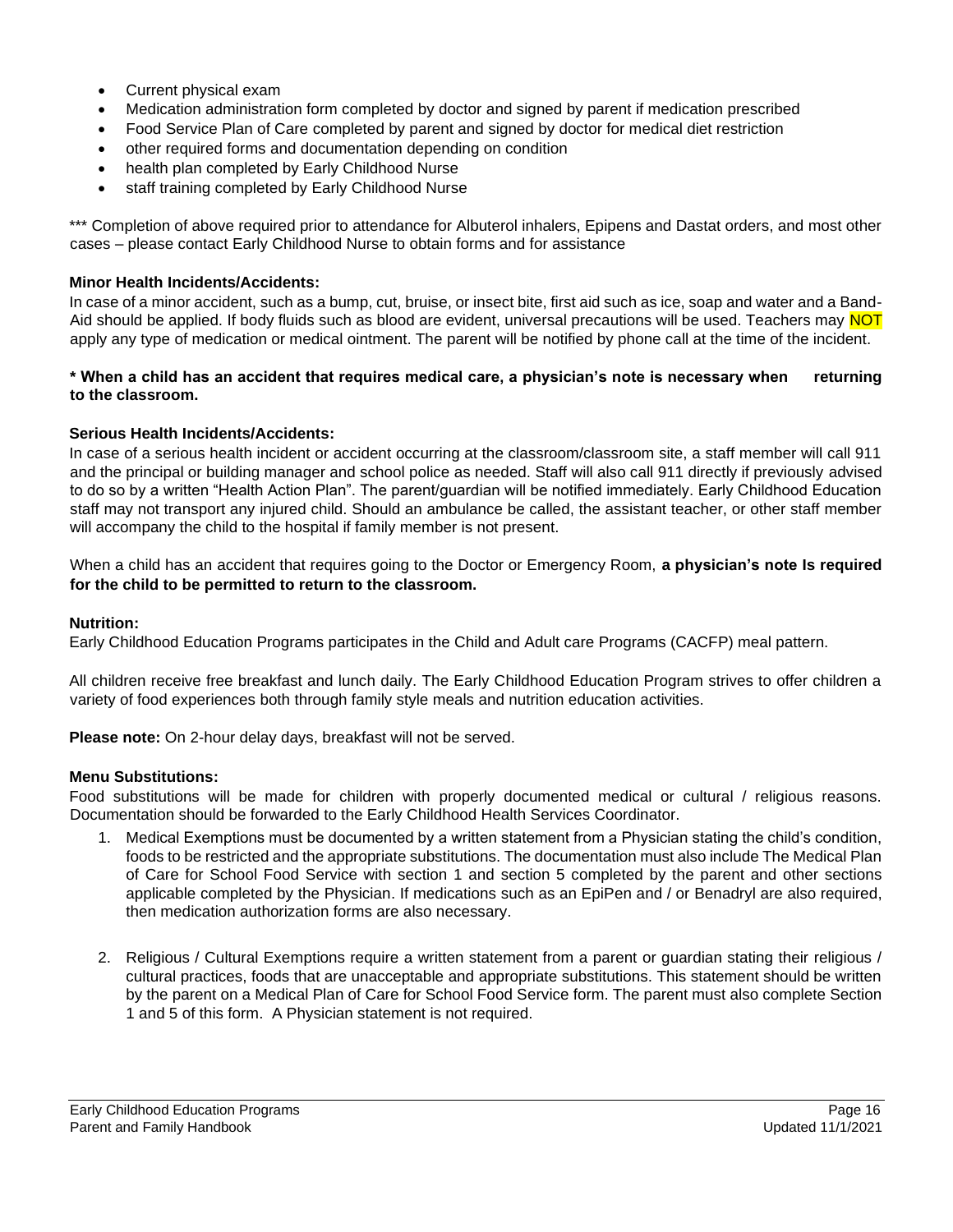#### **Bag Lunches / Meals from Home:**

If your child is not eating the food provided by the Child and Adult Care Program (CACFP), it is the responsibility of the parent to provide their child with a healthy, nutritious meal. As part of the District's Healthy Food Policy children are not to bring soda pop, fast food, deep fried foods, chips, candy, cookies, or other "junk food" to school as part of their meal. The Early Childhood menu is peanut/nut and fish/shellfish free and it is also requested that no peanut / nut or fish/shellfish products are sent as part of a bagged lunch. Products containing these ingredients are also not permitted due to the risks related to food allergies. Nutrition suggestions and educational information can be provided for families upon request to the Health Staff.

#### **Snacks and Food Treats for Special Celebrations:**

Due to the increasing number of life-threatening food allergies, **snacks and food treats will not be accepted** in the Early Childhood Education Program classrooms and cannot be sent home with students. Your cooperation is greatly appreciated as we attempt to reduce the risk of accidental exposure to food allergens and provide a safe preschool environment for all children. Other celebration ideas are listed on pg. 9.

#### **Health Examinations:**

One of the major goals of Early Childhood Education Programs is to promote preventive health services and early intervention for our Early Childhood Education Program's families. To ensure that we promote a healthy environment, all staff and children are required to have yearly physical examinations. Each child's health assessment will determine if the child is up to date on the appropriate preventive health care, following the Pennsylvania Early and Periodic Screening Diagnosis and Treatment (EPSDT) program schedule. This assessment, **including lead and hemoglobin result**s, is to be presented to the Early Childhood Education Program as quickly as possible, no later than 90 days from the child's entry date into the program.

The following are the health care requirements for children:

- All children are required to have a comprehensive physical and dental examination within 90 days of enrollment **and yearly**. The examinations will include:
	- o complete medical history
	- o An in-depth physical and dental assessment by a medical provider.
- Immunization records complete or up to date are required at enrollment. Every child must have the following immunizations prior to school entry:
- 4 DTP (Diphtheria, Tetanus, Pertussis)
- 3 Polio (IPV, OPV)
- 3 Hepatitis B
- MMR (Measles, Mumps, Rubella)
- Varicella (or documentation that child had chicken pox).
- Lead and Hemoglobin test results
- Parents will also provide health and emergency contact information on student information sheet which will be maintained in the classroom.
- Returning children require yearly updated physical and dental exams.

NOTE: For kindergarten entry, all children must have a second MMR and a second varicella immunization in addition to the above vaccines.

#### **Child Dental Assessment:**

Each child **must** have a preventive dental assessment to determine if the child's teeth and gums are healthy. This assessment must be less than a year old and is required to be updated annually. The assessment is to be presented to the Early Childhood Program as quickly as possible. If dental care is needed, the parent is to have the dental work completed as soon as possible**.** The parent must provide a written note from the dentist of the treatment plan to the teacher or FSS. If parents do not have a dentist the Family Service Specialist will assist in referring families to a dentist or dental services. If treatment is required as a result of an annual exam, parent is requested to provide documentation of treatment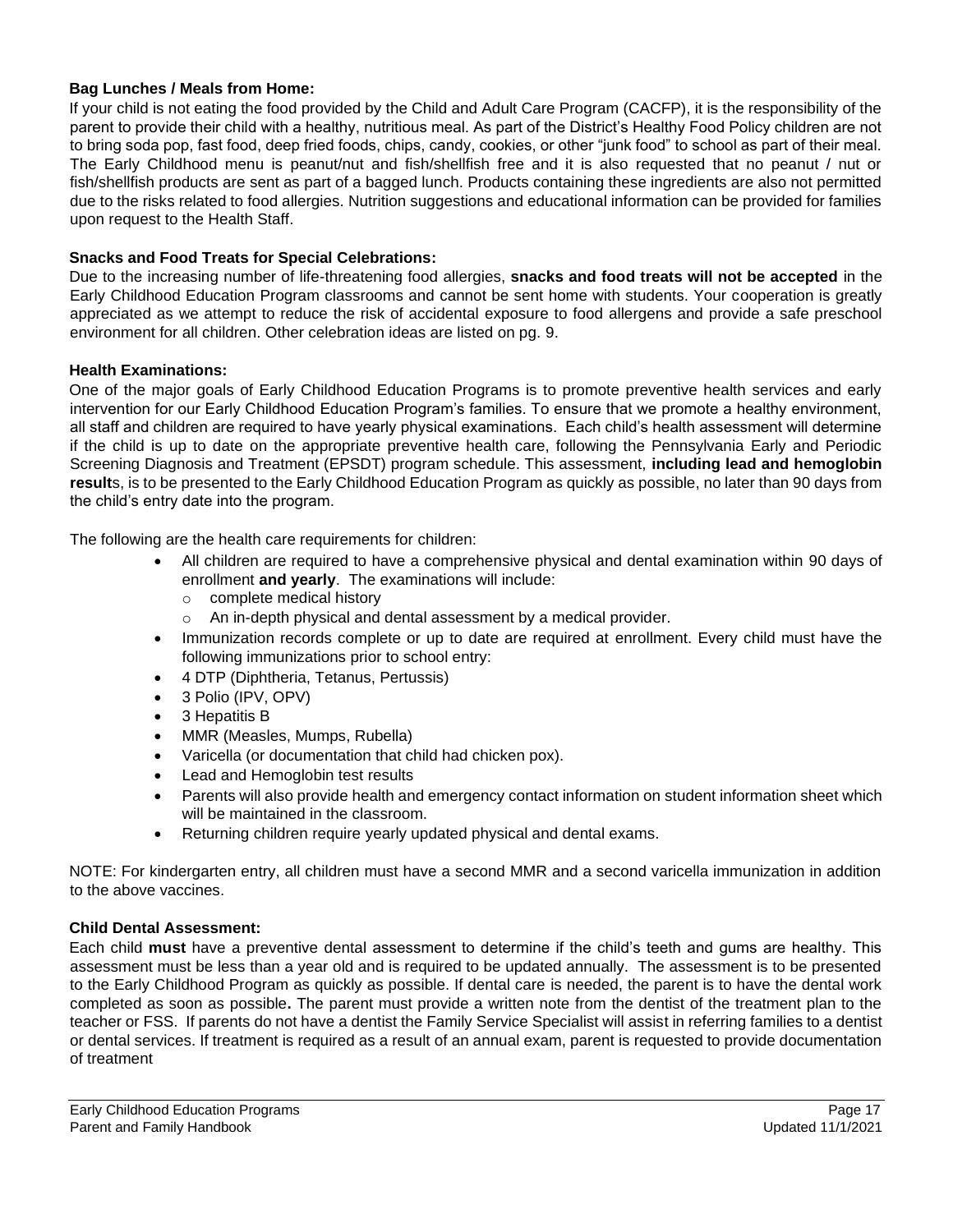#### **Referrals for Health Services:**

If a family wants assistance looking for a primary care physician, dentist or any health services ask the Family Service Specialist. The Family Service Specialist will help with your goals for medical care.

#### **Health Services:**

The program offers the following screenings to all children:

- Vision
- Hearing
- Medical and Dental
- Height and Weight Measurements
- Speech and Language
- **Developmental**
- **Behavioral Observations**

Parents must complete a health consent form before these services are provided. A description of each screening is also available.

The program strongly encourages families to use their community resources for medical and dental services. Children should receive physical and dental exams from their private health care provider.

#### **Hand Washing:**

Hand washing is the most important way to reduce the spread of infection. Hand washing will also help to reduce the risk of food allergen exposure. Parents are requested to assist their child to wash his/her hands upon arrival to school.

#### How to wash hands:

- Wet hands with clean running water and apply soap.
- Rub hands together to make a lather. Scrub the backs of hands, between fingers and under nails.
- Continue scrubbing for at least 20 seconds. Hum the "Happy Birthday" song from beginning to end, twice.
- Rinse hands well under running water.
- Dry hands using a clean paper towel.

#### **Hand Sanitizer**:

- Parents will complete the Permission to Use Hand Sanitizer consent form yearly for children over 24 months of age included with phase in day start up forms. Parents will have the option of allowing or refusing their child's use of hand sanitizer with the exceptions noted on the consent form.
- Supervised use of hand sanitizer is an alternative to hand washing when there is no visible dirt on the hands and a sink, soap and running water are not readily available. \* Exceptions apply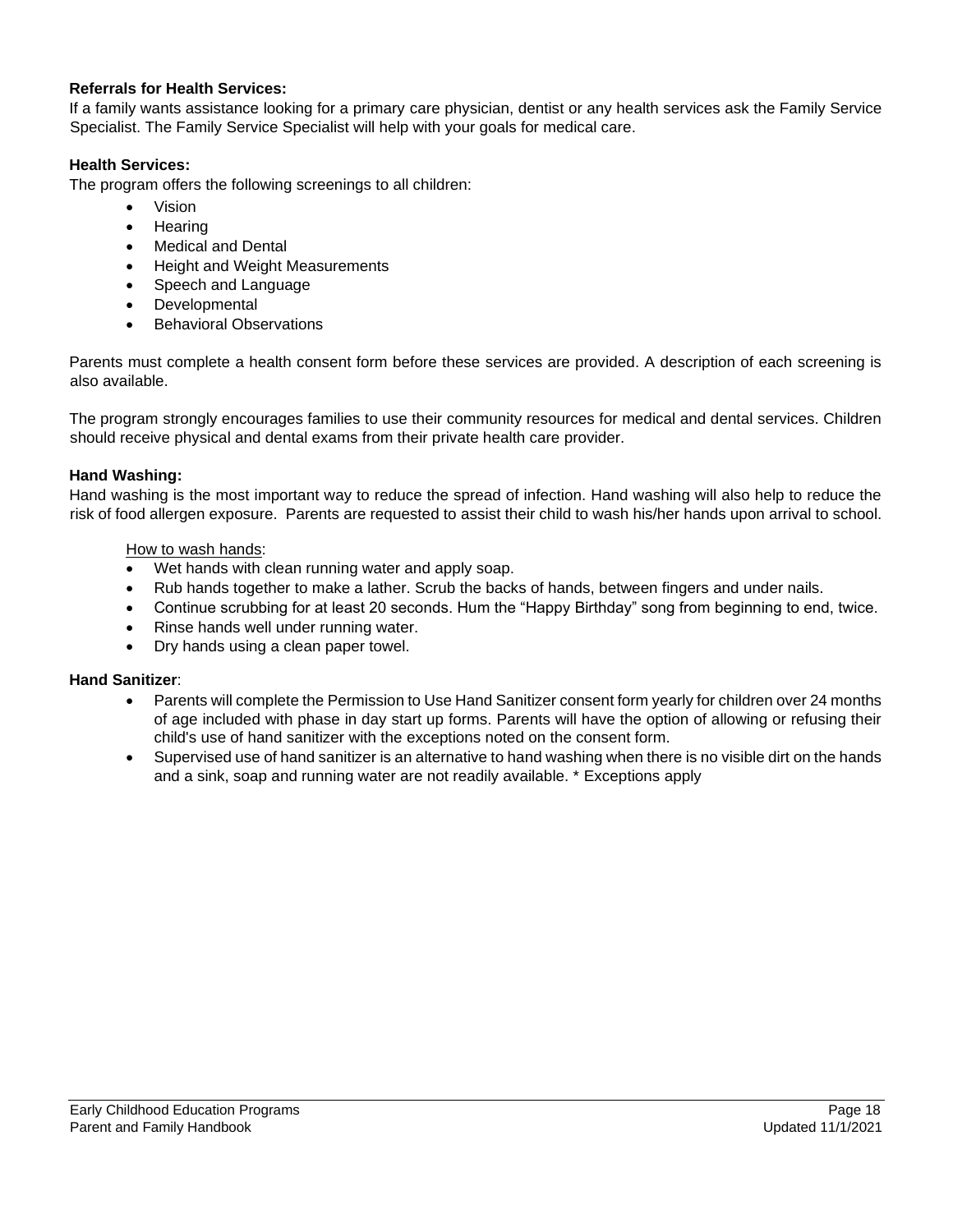# **PARENT, FAMILY AND COMMUNITY ENGAGEMENT (PFCE)**

#### **Parent/Guardian Involvement (Note: Virtual Meetings due to COVID-19):**

Parents/Guardians are the most important influence on a child's development. The ECE Program offers various opportunities for parents and guardians to become involved such as: participation in classes, local parent meetings, attending workshops, home visits by program staff, and other educational activities offered throughout the year. Parents/guardians can also become involved by becoming a volunteer. Volunteers often help with in-class presentations, chaperone field trips, and assist with various activities that are centered on parental involvement. All volunteers must have a current FBI Background check, PA Child Abuse clearance, and PA Criminal Record check clearance in order to volunteer. Parents are also welcomed to participate in activities that promote their own personal growth and increase their knowledge and awareness about the early learning standards through activities sponsored by the School District and federal, state, and local educational programs and organizations.

#### **Head Start Family Outcomes:**

- *Family Well-being.* Parents and families are safe, healthy, and have increased financial security.
- *Positive Parent-Child Relationships.* Beginning with transitions to parenthood, parents and families develop warm relationships that nurture their child's learning and development.
- *Families as Lifelong Educators.* Parents and families observe, guide, promote, and participate in the everyday learning of their children at home, school, and in their communities.
- *Families as Learners.* Parents and families advance their own learning interests through education, training and/or other experiences that support their parenting, career, and life goals.
- *Family Engagement in Transitions.* Parents and families support and advocate for their child's learning and development as they transition to new learning environments, including EHS to HS, EHS/HS to other early learning environments, and HS to kindergarten through elementary school.
- **Family Connections to Peers and Community.** Parents and families form connections with peers and mentors in formal or informal social networks that are supportive and/or educational and that enhance social well-being and community life.
- *Families as Advocates and Leaders.* Parents and families participate in leadership development, decision making, program policy development, and community and state organizing activities to improve children's development and learning experiences.

#### **Parent volunteerism is valued because it (Note: On Hold Due do to COVID-19):**

- Gives the parent a better understanding of the purpose of the classroom activities and what to work on with their child at home.
- Shows the child the depth of his/her parent's commitment.
- Gives the teaching staff an opportunity to know the parents better and to learn from them.
- Volunteer time is considered an In-Kind donation that helps the program with funding.

#### **Who is the volunteer (Note: On Hold Due do to COVID-19):**

- Volunteers are people who want to be actively involved.
- Current parents, former parents, grandparents, foster parents, community members, senior citizens, guardians and mature high school and college students with current clearances (FBI Background, PA Child Abuse, and PA Criminal Record check). Volunteers should submit a copy of all documents to Gerri Carpenter, Peabody Early Childhood Center, 515 N. Highland Avenue, Pittsburgh, PA 15206
- Pittsburgh Public Schools Early Childhood Program also utilizes volunteers from *PNC Grow Up Great* and the *Foster Grandparent Program*.

#### **General Responsibilities of a Volunteer (Note: On Hold Due do to COVID-19):**

Volunteers are to assist and support the teaching staff in carrying out a program for children consistent with the philosophy of Early Childhood Education, which considers the social, emotional, physical, cognitive, nutritional and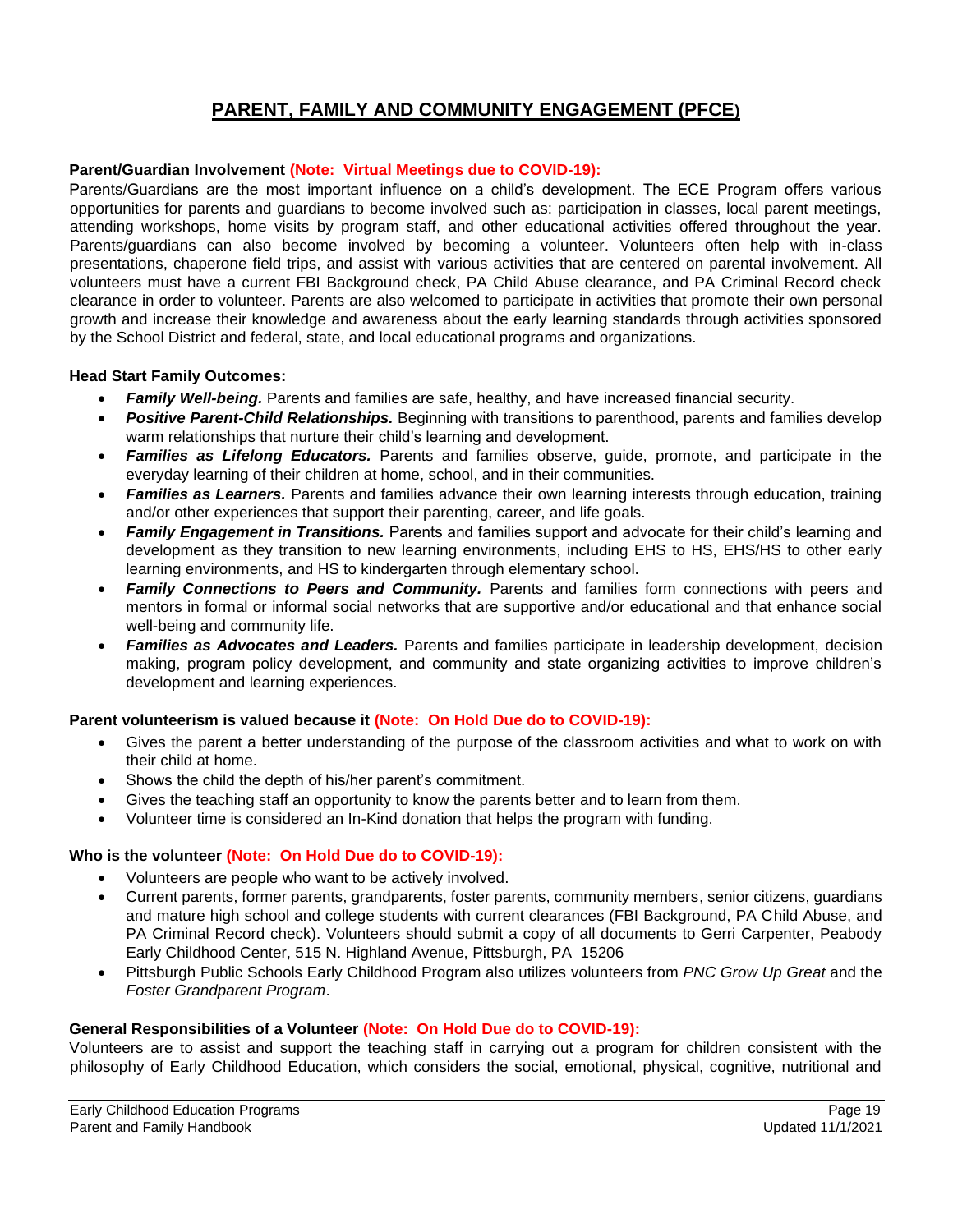health needs of the children. Volunteering in the classroom is based upon need and determined by the classroom teacher and FSS.

Each volunteer must complete a Volunteer Interest Form prior to volunteering. This form can be obtained from the Teacher or FSS. This form is necessary so that the EC central office has complete and comprehensive information on all volunteers. When performing actual volunteer activities, volunteers should sign-in/out on the Volunteer Sign-In Sheet (p*lease print full name and phone number*) located in the classroom before he or she leaves the classroom. All volunteer hours must be recorded during the month in which the service was performed.

#### **Typical Duties of a Volunteer Note (Note: On Hold Due to COVID-19):**

Volunteers can assist in carrying out responsibilities and duties in relation to the daily program, such as: sensory play, field trips, basic health activities (toilet, washing, eating, resting), dispensing of supplies and materials, breakfast and lunch help, working one-on-one with students, and help with classroom activities. Volunteers are not responsible for student discipline and must keep all student information confidential.

#### **Male/Fatherhood Involvement (MFI) Committee:**

The Male/Fatherhood Involvement (MFI) Committee is another way to volunteer and support the ECE Program. The goals of the Male Fatherhood Committee are to increase the participation of fathers and other male figures in the ECE Program and to support the educational experience of all children by providing positive male role models for children through their involvement in the program. This committee organizes parent and child activities throughout the year that will give males opportunities to support their child's education. There are monthly meetings for planning and program goal setting as well as activities to meet the personal goals of those involved with the MFI Committee. This committee is open to all parents/guardians and community members, not just fathers/male role models.

The goal of the Male/Fatherhood Initiative (MFI) is to increase male participation in the cognitive, cultural, and social/emotional development of children, beginning in early childhood. The MFI committee plans outreach type events to support the educational experiences of children so males can support success in their children's academic careers. This is done by providing opportunities to meet for training and discussion of male parenting concerns. There are monthly meetings for event planning. If you are interested in participating in MFI, please contact Nancy Hornsby, Family Services Delivery Manager at 412-529-4291 or nhornsby1@pghschools.org.

#### **Clearance Procedure (Note: On Hold Due to COVID-19):**

The process to obtain background clearances to volunteer in schools has recently changed. The following rules are now in place:

- 1. If you have previously been cleared to volunteer with Early Childhood, your clearances are good for 5 years from the date of the clearance.
- 2. If you need to obtain a new PA Criminal Background Record Check, you may do so online at https://epatch.state.pa.us/. There is no cost for this.
- 3. If you need to obtain a new PA Child Abuse History Clearance, you may do so online at http://www.compass.state.pa.us/cwis/public/home . There is no cost for this. You will need to create an account and follow the instructions to complete the process.
- 4. Volunteers also need to obtain an FBI Clearance (fingerprint). You can register online for this at IdentoGo – https://ueroll.identogo.com, the cost is \$21.35, and the **Service Code is 1KG6Y3.** If you do not wish to get fingerprinted and have been a resident of the Commonwealth of Pennsylvania for the entirety of 10 years, you may fill out a waiver form instead. This form can be obtained by contacting Geraldine Carpenter at (412) 529-8702.

#### **A copy of all clearances must sent by U.S. mail, e-mail, or fax to Geraldine Carpenter at:**

Peabody Early Childhood Center 515 N. Highland Avenue, Pittsburgh, PA 15206 **E-mail:** gcarpenter1@pghschools.org **Fax:** (412) 665-0737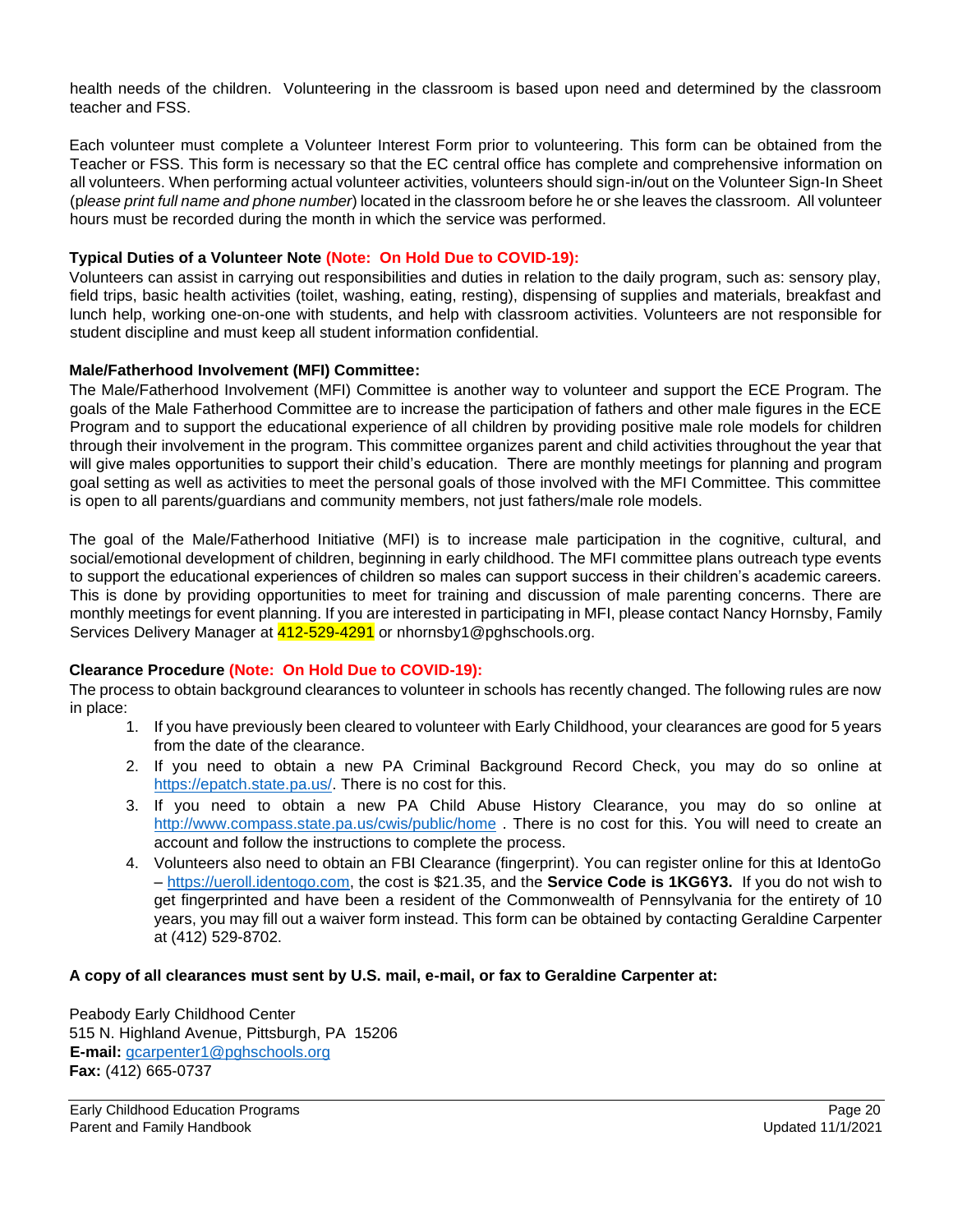# **EARLY CHILDHOOD POLICY COUNCIL**

#### **Center Meetings (Note: Virtual due to COVID-19):**

Parent meetings are conducted monthly at each ECE Program center to give parents an opportunity to actively participate in the program. Parents and/or staff conduct elections for Policy Council (PC) officers and Center level roles of chairperson, secretary, treasurer, and PC representative and alternate representative.

Center meetings provide families with the opportunity to engage Pittsburgh Public Schools Early Childhood Education Programs in the following ways.

- Families can engage early childhood about resources available in the community
- Connect families to community resources
- Families can receive information about the early childhood curriculum and how it supports their child's learning
- Engage parents about ways to advocate for their child such as transition to kindergarten
- Provide leadership and advocacy opportunities to parents and guardians

#### **Policy Council Meetings (Note: Virtual due to COVID-19):**

The Early Childhood Policy Council is a mandate of the Head Start Performance Standards. The purpose of this group is to facilitate the objectives of the program so that all children receive the maximum benefits of a comprehensive child development program. The Policy Council consists of various ECE classroom parent representatives who meet regularly for the betterment of the program as a whole and also enables parents with the opportunity to have meaningful input into the administrative decision-making process. Many parents and community representatives serve as members of the Early Childhood Policy Council and its various sub-committees. The sub-committees include: Health and Nutrition, Fiscal, Personnel, Fatherhood, Social Services, and By-Laws. All parents are welcome to participate.

For more information, please contact the EC Office 412-529-4291, Option 2.

# **ADDITIONAL PROGRAM INFORMATION**

#### **Contacting Your Child's Teacher:**

If you should need to contact your child's teacher during the day, the best times to call are in the morning before school starts, in the afternoon after school dismisses, or during rest time. Phone calls received during the instructional times of day take away from student learning, so please try to limit these calls to emergencies only. Parents/Guardians are also welcomed to email their child's teacher as needed.

#### **Center closings, Delays, and Early Releases:**

Please listen to local television/radio stations for up-to-date information on any school closings or delays. Automated messages to the primary phone number listed in the child's record are also used to communicate school closings, delays or emergency cancellations. Schools could be closed due to weather or other unsafe conditions. Please follow the school district's directive on delays or cancellations.

Parents/ guardians can also check the Pittsburgh Public Schools web site at: www.pghschools.org or the Facebook page at https://www.facebook.com/PittsburghPublicSchools for updates. **On two-hour delay days, children are not served breakfast.** 

Approximately three times a year the Pittsburgh Public School District has early release days. Please check your calendar for the early release dates this year. All early releases are approximately three hours early. Please contact your child's teacher or FSS for the specific early release time of your school. On early release days, children are still served breakfast and lunch.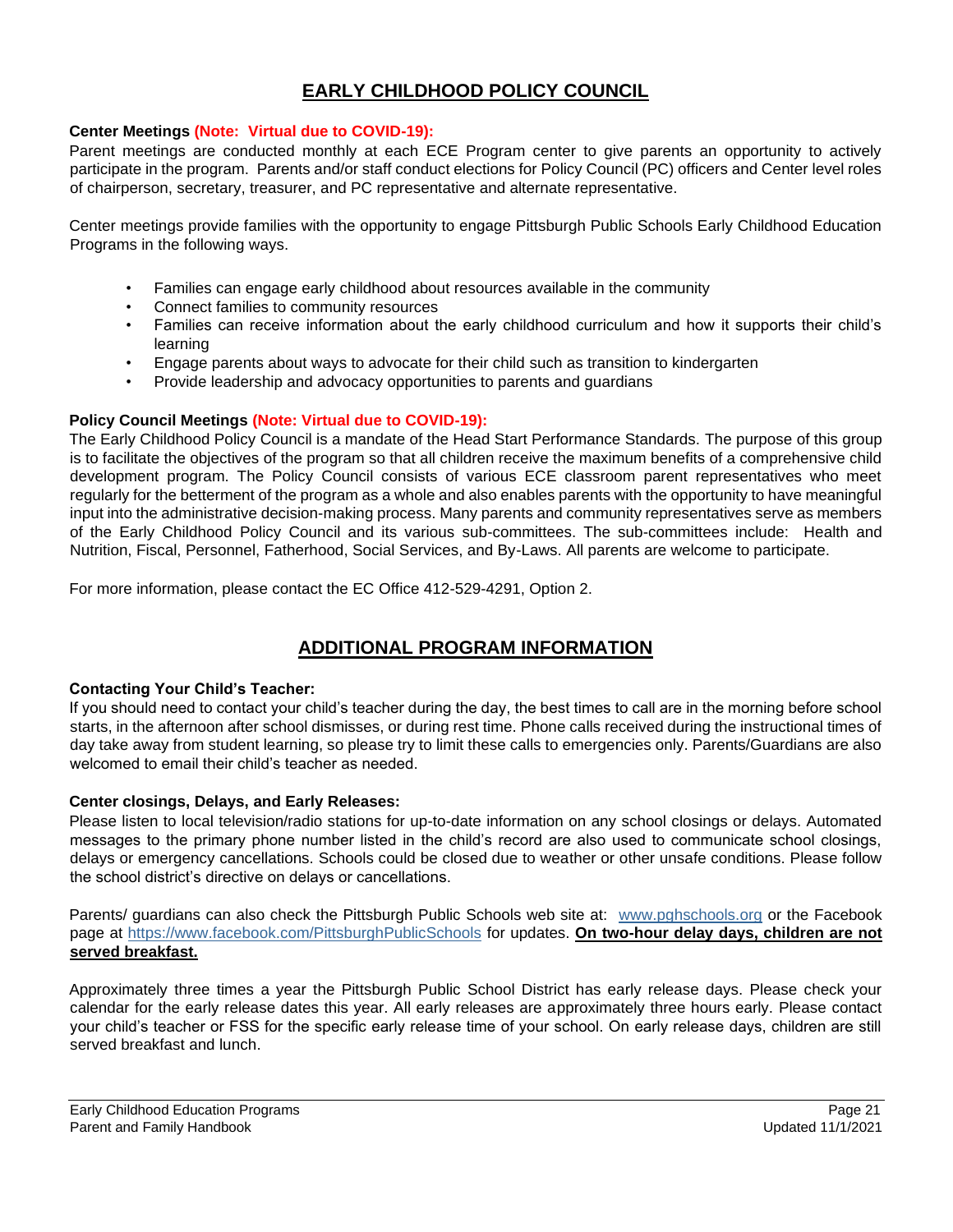#### **Concerns and Conflict Resolution:**

Early Childhood holds parents to a high standard of conduct. We encourage a collaborative environment where all can feel safe. Should a parent/guardian have a concern with a staff member, parent, or other adult in the school setting, parents are urged to contact their child's teacher or Family Services Specialist (FSS) for further direction on who should be contacted. Parents are also always welcome to contact the Early Childhood Education Program's Administrative Offices at 412-529-4291. In addition, the Pittsburgh Public Schools (PPS) has established a Parent Hotline that can be accessed for concerns, complaints, questions, and information. The number for the Hotline is **412-529-7920**.

#### **Child Custody Definitions:**

Court Order – a legally binding document stating a judge's instructions or directions. All parties must follow court orders.

Protection from Abuse (PFA) - a civil order that provides protection from harm by family or household members, sexual or intimate partners or persons who you have a child in common with.

A Child Custody procedure has been drafted to ensure the safety of each child within the Pittsburgh Public Schools Early Childhood Education Programs**:**

- Proof of "Court Orders" regarding custody, and/or "Protection from Abuse" orders involving the child must be filed in the child's central file, as well as the classroom folder.
- Teacher and Principal or other appropriate staff will be notified of all court orders.
- The Authorization of Pick-Up Form is strictly adhered to:
	- 1. Only those persons listed on the form
	- 2. Any authorized person picking up a child must provide a picture I.D.

If a parent has been awarded full custody of a child through a Court Order issued by the Family Division, and the noncustodial parent has no visitation rights, then the non-custodial parent will not be allowed to volunteer in that child's center/classroom. All child custody Information will be kept confidential*.*

#### **Child Abuse and Neglect and CYF Policy:**

**All school district employees are mandated reporters for suspected child abuse and neglect and therefore legally responsible for reporting any possible instances to the correct authorities.** By reporting possible abuse and/or neglect, school district staff is not making any accusation against parents, guardians, or families – they are simply following protocol. The school district does not investigate possible abuse or neglect – they only report it. The school district also does not release the name(s) of staff who file the reports. Additionally, all school staff is required to cooperate with CYF and any law enforcement agency conducting investigations for the safety and well-being of our students and families**.** All information is kept confidential.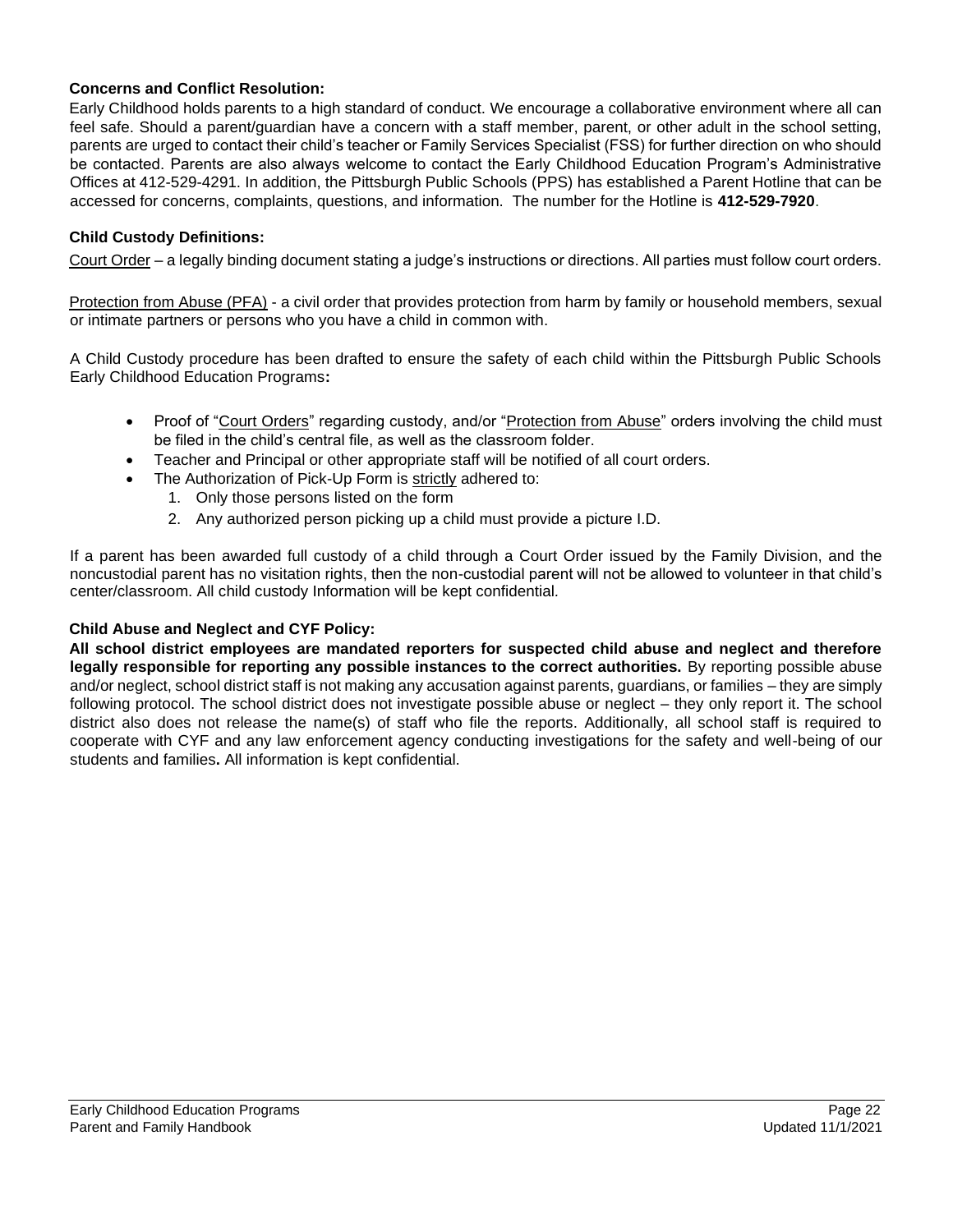# **DISTRICT/SCHOOL BOARD POLICIES**

#### **School Safety:**

To ensure the safety of all students, staff and visitors, each school follows the District's visitor procedures outlined below and has a comprehensive school safety plan. The safety plan outlines the roles and responsibilities of staff in the event of a school-based or external issue/emergency. In addition, throughout the year, students participate in various safety drills to ensure students and staff are prepared in the event of an emergency. Safety drills may include fire, lockdown, bus, and severe weather.

In the event of an emergency, School Police or Pittsburgh City Police, may recommend your building be placed in a modified lockdown, full lockdown or evacuate to an alternative site. The procedures for these actions are listed below.

#### **Modified Lockdown:**

A modified lockdown means that normal instructional activities continue as much as possible; however, no outside events, field trips or outside activities occur unless explicitly cleared by School Police. While in modified lockdown, entry and exit to the school will be restricted and only individuals with a pre-existing appointment are permitted to enter the school facility. A modified lockdown may be called when there is a community issue that is external to the school and not directed at the school.

#### **Full Lockdown:**

In the event of a lockdown, all exterior doors and windows will be locked and no one aside from emergency/ administrative crisis team personnel will be permitted to enter or exit the school facility. During full lockdown, students will be kept safe in individual secured classrooms during the event and are not permitted to go outside or attend outside activities or field trips. School Police or school leadership will place a school on full lockdown to minimize student/staff exposure to a potential threat. For example, this procedure may be used when City of Pittsburgh Police or School Police warn the school of a fugitive in the neighborhood or when a threat has been received by the school.

#### **Evacuation:**

Evacuations may occur in the case of a threat, fire or other event making the school building unsafe. Students and staff will be evacuated to a designated evacuation site when leaving the building is the safest alternative. Please know your buildings safe site. In the event of an evacuation, attendance is taken to assure all staff and students are out of the building and arrive at the designation site safely. The following standard reunification plan will be implemented to ensure all students are safely returned to their families. During a reunification, families are directed to:

- Bring a valid form of Identification (ID)
- Follow signage and parking direction of reunification location.
- Complete the provided reunification form.
- Choose the check-in line that corresponds to your student's grade.
- Provide school personnel at the check-in table with a valid form of photo ID and the completed reunification form.
- Wait patiently as a District staff member retrieves and escorts your student to you.

Only approved adults with valid photo identification will be allowed to pick-up students from the evacuation location.

#### **COMMUNICATION WITH FAMILIES DURING AN EMERGENCY**

If your building is placed on a modified lockdown, full lockdown or is required to evacuate to an alternative site, an attempt will be made by personnel at your building or the District to contact families as quickly as possible through the phone messaging system. This communication will occur when the school emergency occurs and again when the emergency is resolved, or information has changed. For this reason, it is important to complete all paperwork at the beginning of each school year and contact the school anytime primary or emergency contact information changes.

• While it is important for us to quickly update parents, it is also important that the information we send is accurate. Please be aware that emergency situations are fluid and always changing, and that information received from non-District sources such as the news media and social media may be inaccurate. Depending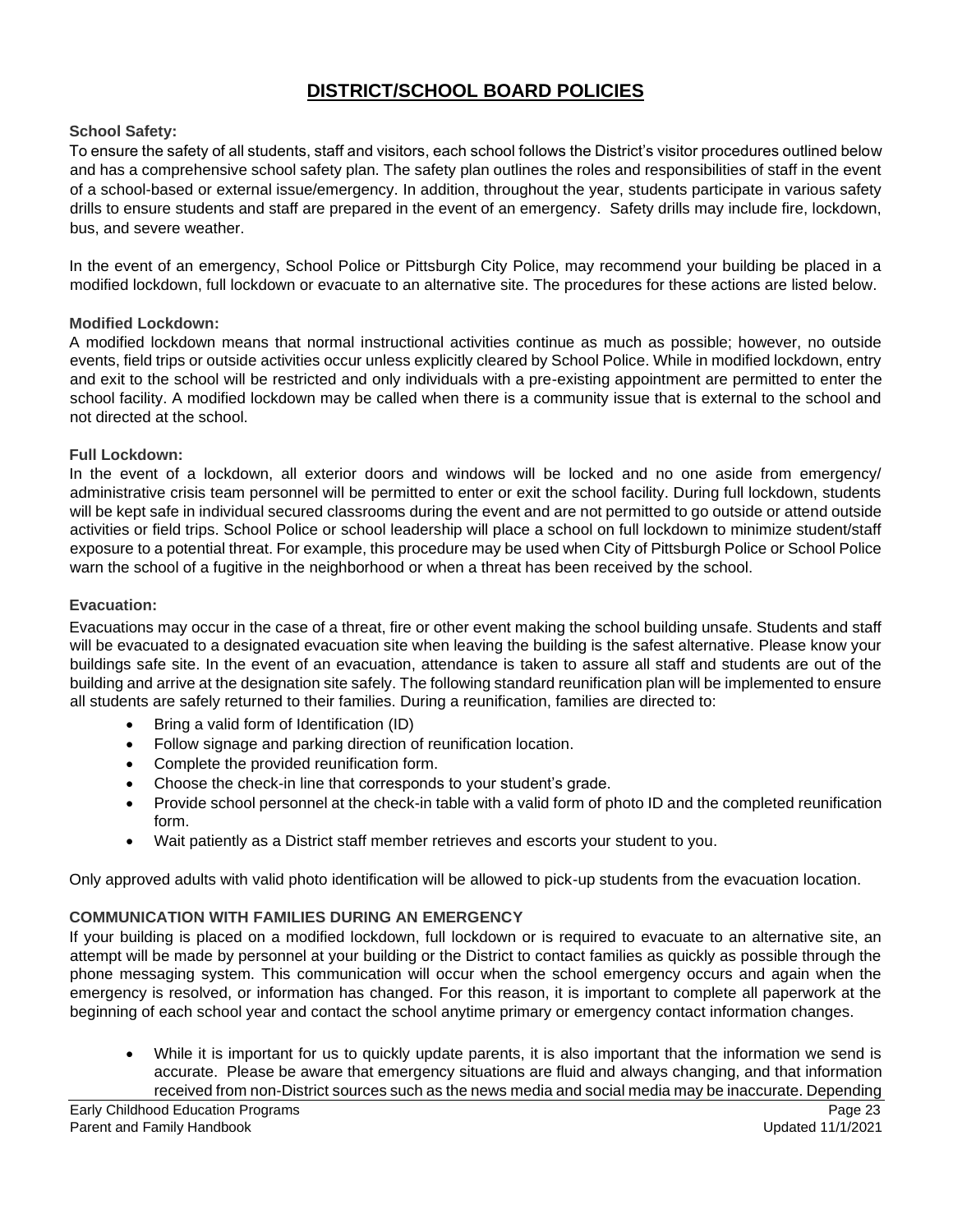on the type of emergency, the district may also utilize its website, Facebook and twitter accounts to provide timely information to families.

- In addition to a phone call, an additional notice may be sent home with students or emailed to families. The notice may include other information as appropriate such as lunch changes, transportation adjustments and extra-curricular and co-curricular activity modifications.
- When receiving a phone call that your building has been directed to be placed on a modified lockdown, full lockdown or has been evacuated, please remain calm and do not attempt to come to the school. We understand that the first reaction of many families is to come to the school, however, families should wait until they are advised that it is safe to pick up their child. Families arriving unadvised to the school may actually hinder the emergency response and could jeopardize their own safety. In extreme cases, law enforcement can arrest anyone who they determine is compromising their efforts.
- The District has strong partnerships with local law enforcement and will work collaboratively with City of Pittsburgh Police to respond quickly to potential threats and ensure student and staff safety at all times. Please contact the main office if you have any questions regarding these procedures.

#### **Visitor Procedures (Note: Must make appointment due to COVID-19):**

All visitors are required to follow the district's visitor procedures. Please share these procedures with anyone you have listed as an emergency contact for your child.

- If you are planning to visit a classroom or other area of the school building during the school day, you should call the building office and pre-register for an appointment prior to the date of the visit. Absent an emergency, requests to meet with a classroom teacher or other staff member should be made at least 48 hours in advance to allow the school sufficient time to make arrangements for substitute coverage, as necessary.
- Upon arrival at the school building, all visitors must register in the main office before proceeding to any other part of the building.
- As part of the registration process in the main office, all visitors will be asked to sign the visitor register and provide their driver's license or other state-issued photo-identification, which will be held by the building office for the duration of the visit. Car or house keys may be accepted in lieu of a driver's license or photo ID at the discretion of the building office.
- Once registered, the visitor will be issued a Visitor Identification Badge, which must be displayed at all times while the visitor remains in the school building or on school premises.
- Visitors must remain in approved areas only and at all times act in a manner appropriate to the safe functioning of the school environment. Any individual who engages in uncooperative or disruptive behavior will be required to leave the premises.
- Upon conclusion of the visit, the visitor must return to the main office, sign out on the Visitor Register and return the visitor badge. Once the visitor has checked out, staff in the main office will return the visitor's driver's license, ID or keys, as applicable.

The district reserves the right to deny an individual entry to any school building, when there is reason to believe that such individual's presence would be detrimental to the operation of the school and the learning environment.

# **Keeping Primary/Emergency Contact Information Up to Date:**

Please remember to ensure your primary and emergency contact information is up to date at all times. Having working telephone numbers is important for staff to be able to reach you or your designated family or friends in the event of an emergency with your child or at the school. Please share our visitor procedures and school safety information with all of the individuals you designate as an emergency contact. A child's emergency contact is the person who is responsible for picking up your child in the event you or your child's additional guardian is unavailable. As a school, we take the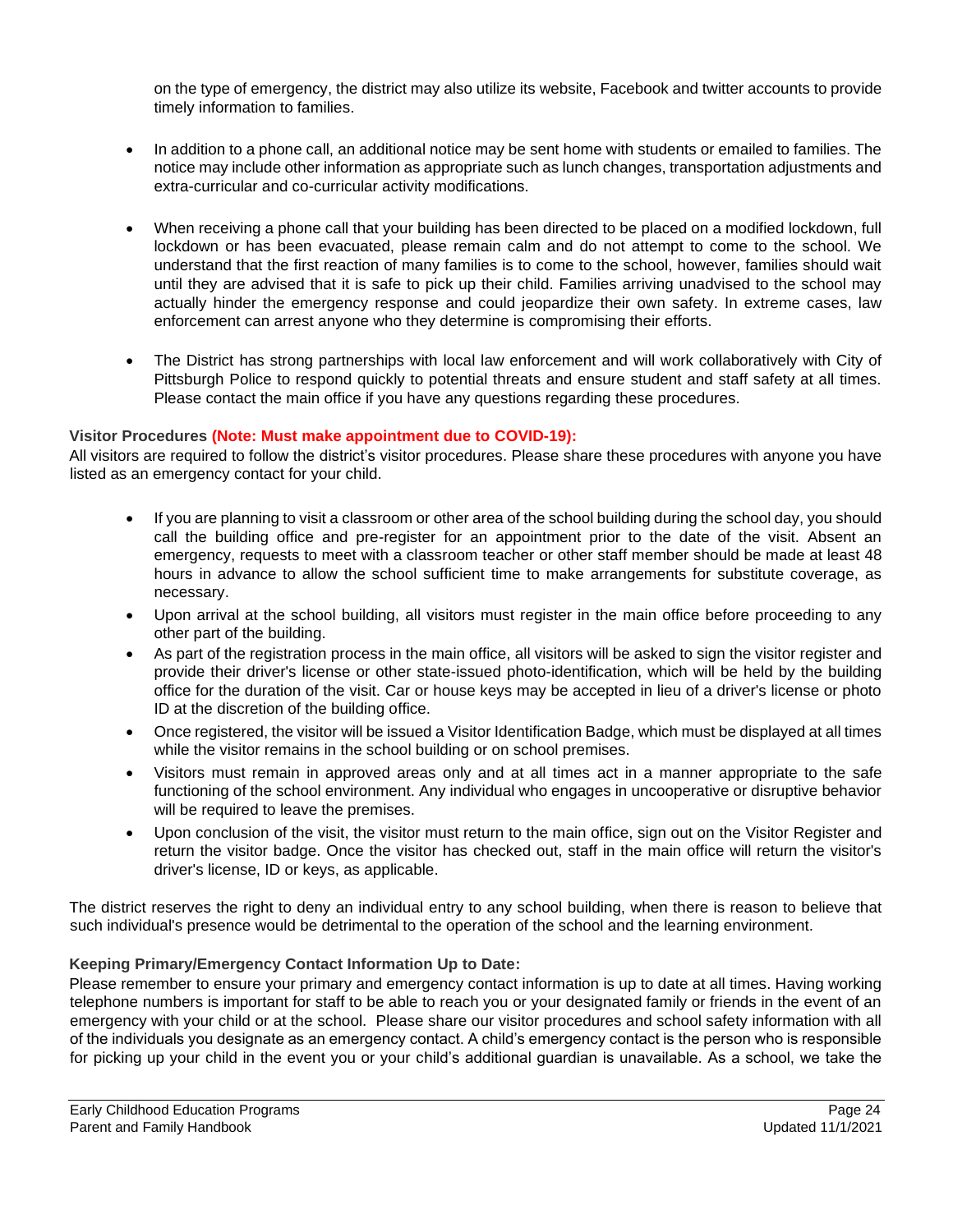releasing of any child to an unknown adult very seriously. Therefore, it is important to make sure each of your child's emergency contacts know the following when visiting our school.

- **Must show proof of identification**. A child will not be released to an individual that does not show proper identification or if the identification does not match the information in the district's student information system.
- **Must understand the district's visitor procedures**. All visitors must use the main entrance of the school building and sign-in in the main office. No visitors are permitted to visit classrooms or walk hallways or main areas of the school without signing in.
- **Must understand District's reunification procedures and know child's school reunification location.**  Each school has an alternative location for pick-up in the event of a school-based emergency. Any individual wishing to pick up a child from an alternative location, must be listed as parent/guardian or emergency contact and must show proof of identification.

# **Audio, Video Recording or Photographs:**

No visitor shall be permitted to photograph, record audio, or videotape any person or any part of the building or to tape record any conversation or non-public meeting (i.e. parent teacher conferences, IEP meetings, etc.) or event without the express consent of the school principal and each individual meeting/conversation participant. Audio or video recording of individual meetings may be permitted if such recording is required to permit a person with a disability to meaningfully participate in the meeting. Requests for accommodations should be directed to the school principal. This prohibition shall not apply to public meetings or work sessions of the Board or in any instance that would violate the Sunshine Act. With permission of the school principal or designee, visitors may be allowed to record or videotape school activities, i.e., assemblies and Commencement, for personal use only.

#### **Smoking & Tobacco Policy:**

The Board believes that as an educational institution the School District must maintain a tobacco-free environment in all locations utilized by the School District. The Board prohibits tobacco use by any persons in its school buildings and on any property, buses, vans and vehicles that are owned, leased or controlled by the School District. The Board also prohibits smoking electronic cigarettes or clove cigarettes by any persons in its school buildings and on any School District property, including its athletic fields.

#### **Weapons Policy:**

The Board recognizes the importance of a safe school environment relative to the educational process. Possession of weapons in the school setting is a threat to the safety of students and staff and is prohibited by law. The Board prohibits students from possessing, transmitting, handling and bringing weapons and replicas of weapons into any School District buildings, onto school property, to any school-sponsored activity, and onto any public vehicle providing transportation to school or a school-sponsored activity.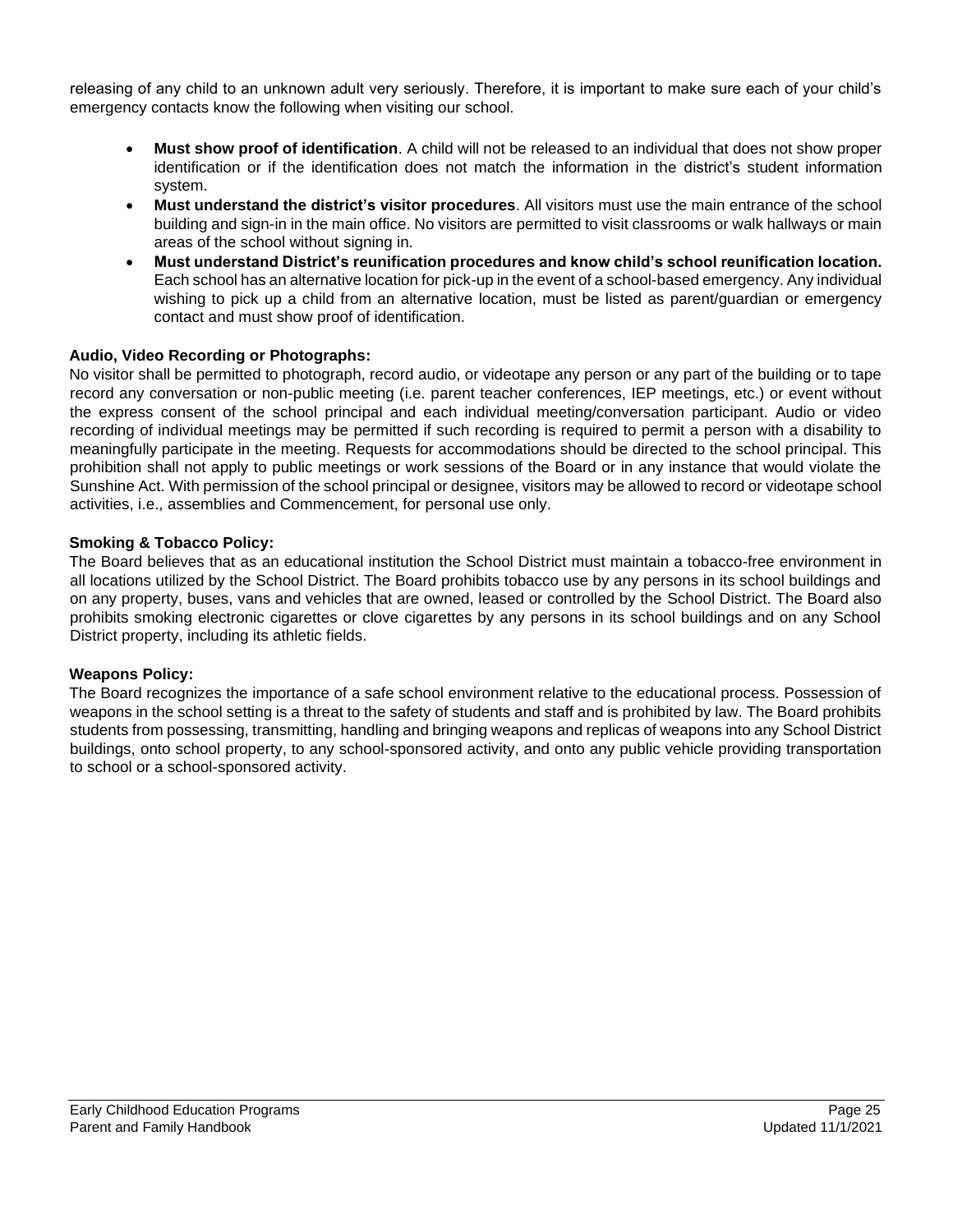# **Early Childhood Education Programs 2021-2022 School Year Calendar**



# **2021**

# **Back-to-School Dates**

| Monday                                   | <b>Family Services Specialists Return</b>                                     |
|------------------------------------------|-------------------------------------------------------------------------------|
| Monday                                   | Clerical Day (First Day for Teachers)                                         |
| Tuesday                                  | Professional Development Day                                                  |
| Wednesday                                | Professional Development Day (First Day for Assistants)                       |
| Thursday                                 | <b>Clerical Day</b>                                                           |
| Friday                                   | First full day for Early Childhood                                            |
| No School / Early Dismissal for Students |                                                                               |
| Monday                                   | NO SCHOOL - Labor Day                                                         |
| Tuesday                                  | NO SCHOOL- Vacation day                                                       |
| Thursday                                 | NO SCHOOL- Vacation Day                                                       |
|                                          |                                                                               |
| Monday                                   | Parent Teacher Conferences & Visits for Early Head Start<br>Families/Sci-Tech |
| Friday                                   | Parent Teacher Conferences & Visits for Early Childhood<br><b>Families</b>    |
| Friday                                   | <b>EARLY DISMISSAL for students</b>                                           |
|                                          |                                                                               |
| Tuesday                                  | Election Day - Synchronous Remote Instruction Day                             |
| Thursday                                 | NO SCHOOL - Vacation Day                                                      |
| Thurs.- Fri.                             | NO SCHOOL - Thanksgiving Vacation                                             |
|                                          |                                                                               |

Early Childhood Education Programs Page 26<br>
Parent and Family Handbook Burnet and Samily Handbook Burnet and Family Handbook Burnet and Family Handbook Burnet and Family Handbook Burnet and Family Handbook Burnet and Famil Parent and Family Handbook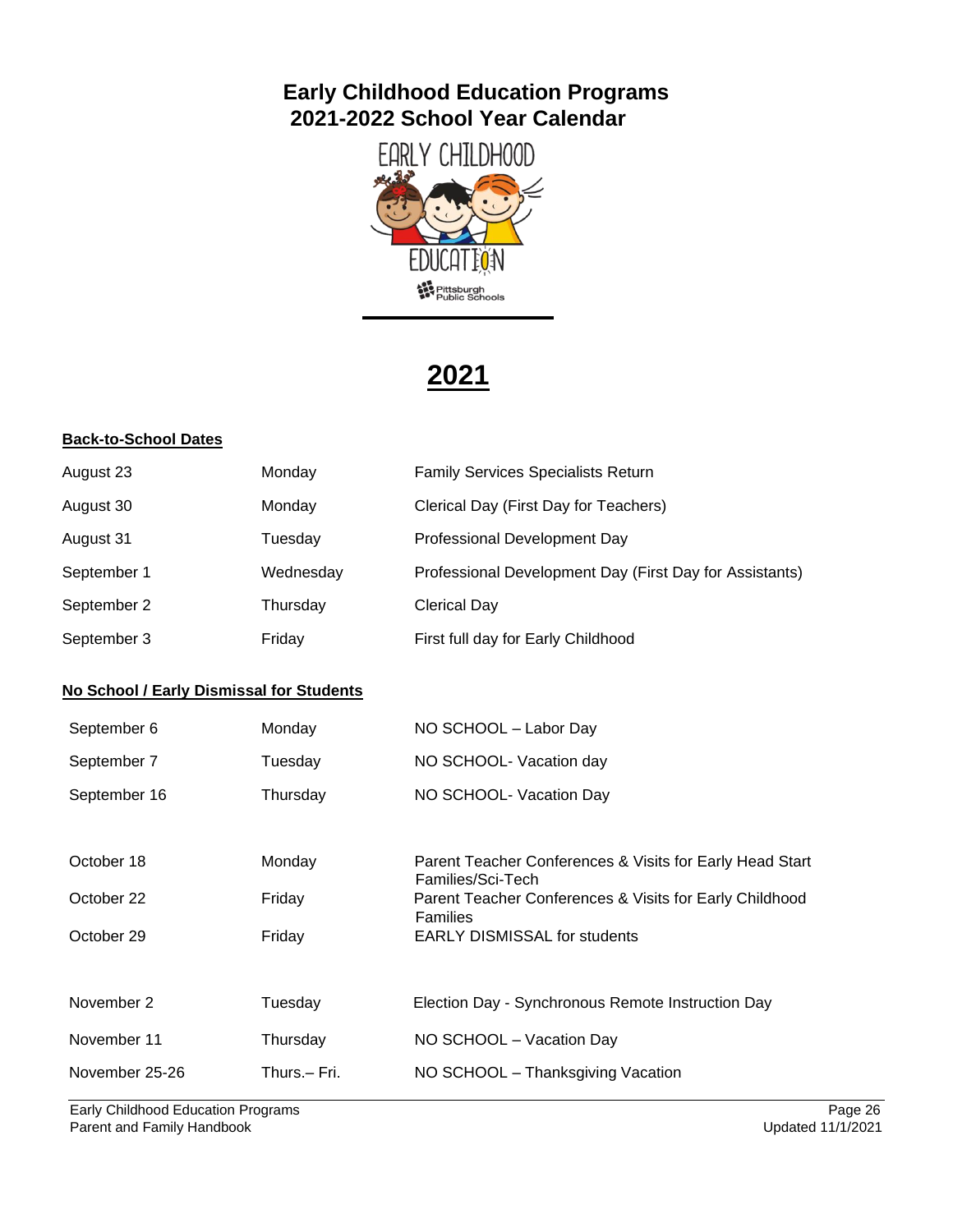| December 3     | Friday   | <b>EARLY DISMISSAL for students</b> |
|----------------|----------|-------------------------------------|
| December 24-31 | Fri-Fri. | NO SCHOOL – Winter Vacation         |

# **2022**

| January 17        | Monday      | NO SCHOOL - Dr. Martin Luther King Day            |
|-------------------|-------------|---------------------------------------------------|
| January 31        | Monday      | NO SCHOOL- Staff Clerical Day                     |
|                   |             |                                                   |
| February 1        | Tuesday     | NO SCHOOL- Staff PD Day                           |
| February 4        | Friday      | <b>EARLY DISMISSAL for students</b>               |
|                   |             |                                                   |
| March 4           | Friday      | <b>EARLY DISMISSAL for students</b>               |
|                   |             |                                                   |
| April 11-15       | Mon. - Fri. | NO SCHOOL - Spring Break                          |
|                   |             |                                                   |
| May 3             | Tuesday     | NO SCHOOL- Vacation Day                           |
| May 22            | Tuesday     | Election Day - Synchronous Remote Instruction Day |
| <b>May 30</b>     | Monday      | NO SCHOOL - Memorial Day                          |
|                   |             |                                                   |
| June 16           | Thursday    | Last Day of School for Students                   |
| June 17, 21, & 22 | F, T, & W   | <b>Staff Clerical Days</b>                        |
| June 20           | Monday      | NO SCHOOL- Juneteenth                             |
|                   |             |                                                   |
| June 22           | Wednesday   | Last Day for Teachers & Assistants                |

*As of November 1, 2021 Subject to change as needed*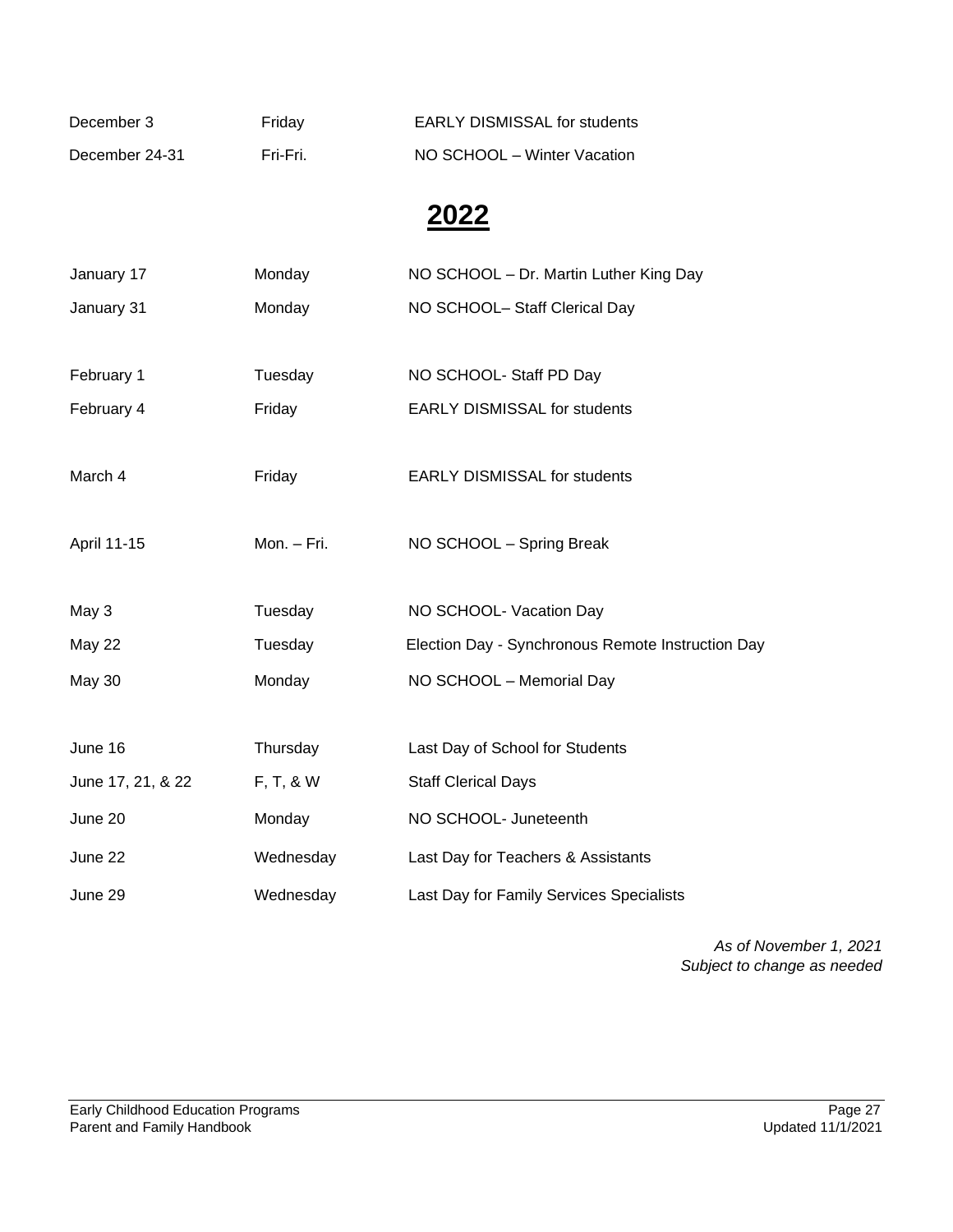# **Early Childhood Education Programs Center Times**

#### **Allegheny Annex**

810 Arch Street 15212 Student Times: 9:15-3:15 Early Dismissal: 12:15

# **Arlington (@ Murray)**

800 Rectenwald St. 15210 Student Times: 8:45-2:45 Early Dismissal: 11:45

#### **Arsenal (Elem. Building)**

215 39th Street 15201 Student Times: 9:15-3:15 Early Dismissal: 12:15

#### **Beechwood**

810 Rockland Ave. 15216 Student Times: 9:45-3:45 Early Dismissal: 12:45

# **Brashear EHS**

590 Crane Avenue 15216 Student Times: 7:15-2:50 Early Dismissal:

# **Brookline**

500 Woodbourne Ave. 15226 Student Times: 8:45-2:45 Early Dismissal: 11:45

# **Carmalt**

1550 Breining Street 15226 Student Times: 9:15-3:15 Early Dismissal: 12:15

# **Carnegie Science Center**

1 Allegheny Avenue 15212 Student Times: 8:15-2:15 Early Dismissal 11:15

# **Chartiers**

3799 Chartiers Avenue 15204 Student Times: 8:15-2:15 Early Dismissal: 11:15

#### **Children's Museum**

10 Children's Way 15212 Student Times: 8:15 – 2:15 Early Dismissal: 11:15

#### **Concord**

2350 Brownsville Road 15210 Student Times: 9:30-3:30 Early Dismissal: 12:30

# **Conroy**

1398 Page St. 15233 Student Times: 8:40 – 2:40 Early Dismissal: 11:40

# **Crescent EC and EHS**

8080 Bennett St. 15221 Student Times: 8:45-2:45; 9:00- 3:00; 9:15-3:15 Early Dismissal: 11:45; 12:00; 12:15

#### **Dilworth**

6200 Stanton Ave. 15206 Student Times: 9:15 – 3:15 Early Dismissal: 12:15

# **Fulton**

5799 Hampton St. 15206 Student Times: 9:25-3:25 Early Dismissal: 12:25

#### **Grandview**

845 McLain St. 15210 Student Times: 9:00-3:00 Early Dismissal: 12:00

# **Greenfield**

1 Alger St. 15207 Student Times: 8:30-2:30 Early Dismissal: 11:30

# **Langley**

2940 Sheraden Blvd. 15204 Student Times: 8:54-2:54 Early Dismissal: 11:54

#### **Lincoln**

328 Lincoln Ave 15206 Student Times: 8:30-2:30 Early Dismissal: 11:30

#### **Linden**

725 S Linden Avenue 15208 Student Times: 9:15-3:15 Early Dismissal: 12:15

# **Manchester**

1612 Manhattan St. 15233 Student Times: 9:15-3:15 Early Dismissal: 12:15

# **Mifflin**

1290 Mifflin Rd. 15207 Student Times: 8:30-2:30 Early Dismissal: 11:30

# **Miller**

2055 Bedford Ave. 15219 Student Times: 8:15 – 2:15 Early Dismissal: 11:15

# **Minadeo**

6502 Lilac St. 15217 Student Times: 8:30-2:30 Early Dismissal: 11:30

# **M. L. King**

50 Montgomery Pl. 15212 Student Times: 8:30-2:30 Early Dismissal: 11:30

# **Morrow**

1611 Davis Ave. 15212 Student Times: 8:30-2:30 Early Dismissal: 11:30

# **Northview Heights**

1502 Chicago Street 15214 Student Times: 9:15-3:15 Early Dismissal: 12:15